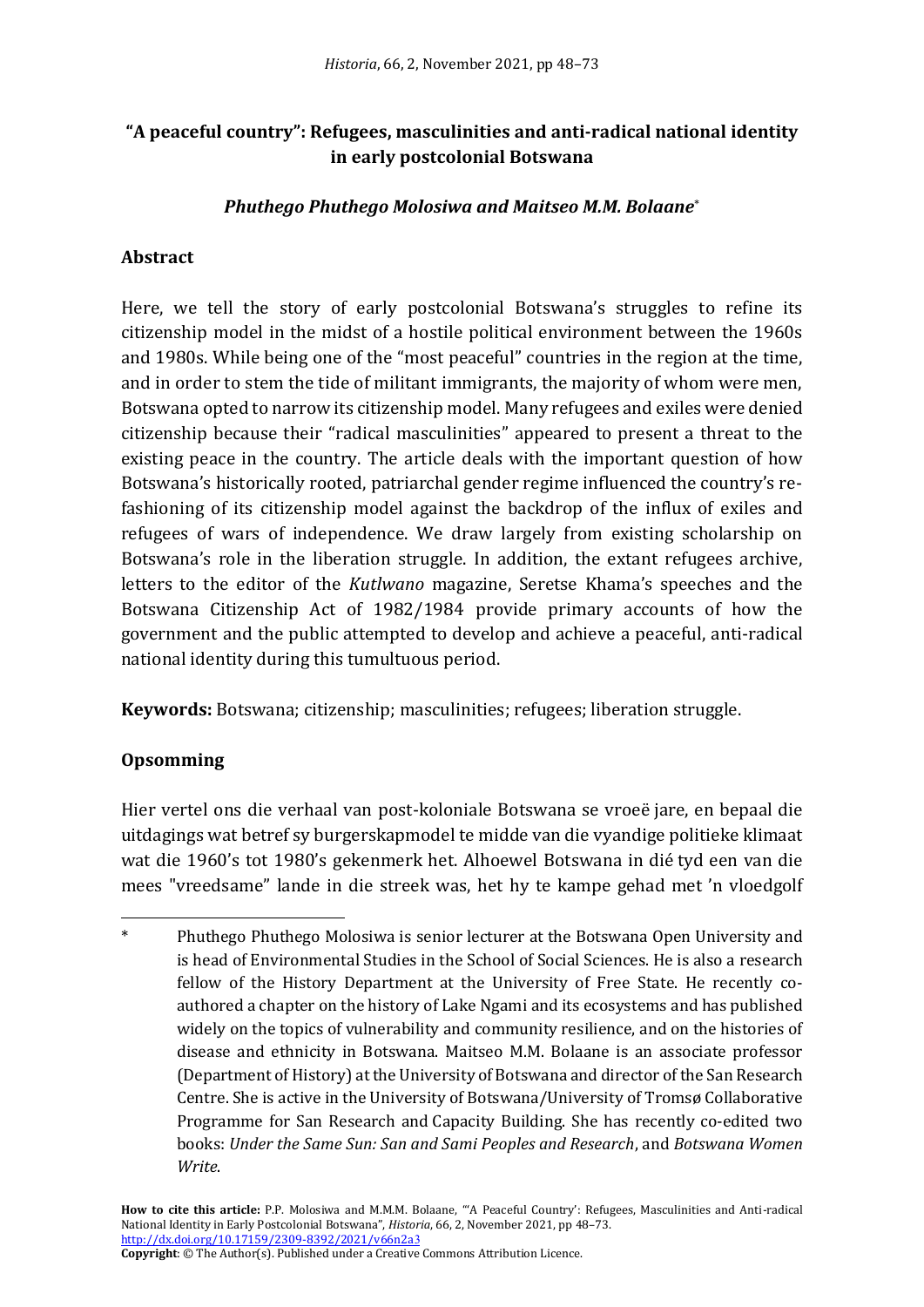militante immigrante, waarvan die meerderheid mans was. Botswana het daarom gekies om sy burgerskapmodel te vernou. Vele vlugtelinge en uitgewekenes is burgerskap geweier omdat hulle "radikale manlikheid" as 'n bedreiging vir die heersende vrede in die land beskou is. Hierdie artikel stel belangrike vrae oor Botswana se histories-gewortelde patriargale geslags regime, en die invloed daarvan op die land se hervorming van sy burgerskapmodel, aan die hand van die instroming van uitgewekenes en vlugtelinge van vryheidsoorloë. Ons beroep ons op gevestigde navorsing oor Botswana se rol in die vryheidstryd. Verder verskaf die bestaande vlugtelinge-argief, briewe aan die redakteur van die *Kutlwano* tydskrif, Seretse Khama se toesprake en die Botswana Burgerskap Wet van 1982/1984, primêre verslae oor die regering en die publiek se pogings om 'n vreedsame, anti-radikale nasionale identiteit tydens dié ontstuimige tydperk te ontwikkel.

**Sleutelwoorde:** Botswana; burgerskap; manlikheid; vlugtelinge; vryheidstryd.

## **Introduction**

Botswana gained independence from British colonial rule in 1966. By 1970 this impoverished former colonial backwater found itself having to negotiate the threat to its peace and stability posed by the surrounding white settler minority regimes of Southern Rhodesia (present-day Zimbabwe), South West Africa (Namibia), and most especially by South Africa which bordered Botswana from east to west. At the time, Botswana was one of the frontline states, a coalition of independent countries, including Zambia and Tanzania, later joined by Angola, Mozambique and Zimbabwe.<sup>1</sup> This coalition was committed to opposing the racially discriminatory policies of white minority regimes, especially the policy of apartheid in South Africa, and it did this primarily by providing a sanctuary to hundreds of thousands of refugees of the liberation struggle.

During this time, liberation wars were at their climax as Africans in the region were fighting to reclaim their independence from white minority rule. One of the few independent countries in the region at the time, and perhaps the most stable and peaceful politically, Botswana became a sanctuary for the tens of thousands of African refugees and exiles who fled political persecution in Southern Rhodesia, South West Africa, Angola, Mozambique and South Africa. <sup>2</sup> Its foreign policy of non-alignment to any of the white-dominated states surrounding it, and its relatively peaceful political

<sup>1.</sup> M. Evans, "The Frontline-States, South Africa and Southern African Security: Military Prospects and Perspectives", *Zambezia*, 12, 1984/5, pp 1–19; G. Arnold, *The A to Z of the Non-Aligned Movement and Third World* (Scarecrow Press, Plymouth, 2006), pp 126–127.

<sup>2.</sup> In 1980 the UNHCR estimated that by 1978 there were 20 000 refugees and asylum seekers living in the only refugee camp in Botswana, the Dukwi Refugee Camp. See D. Ntseane and R. Mupedziswa, "Fifty Years of Democracy: Botswana's Experience in Caring for Refugees and Displaced Persons", *International Journal of Development and Sustainability*, 7, 4, 2018, p 1412.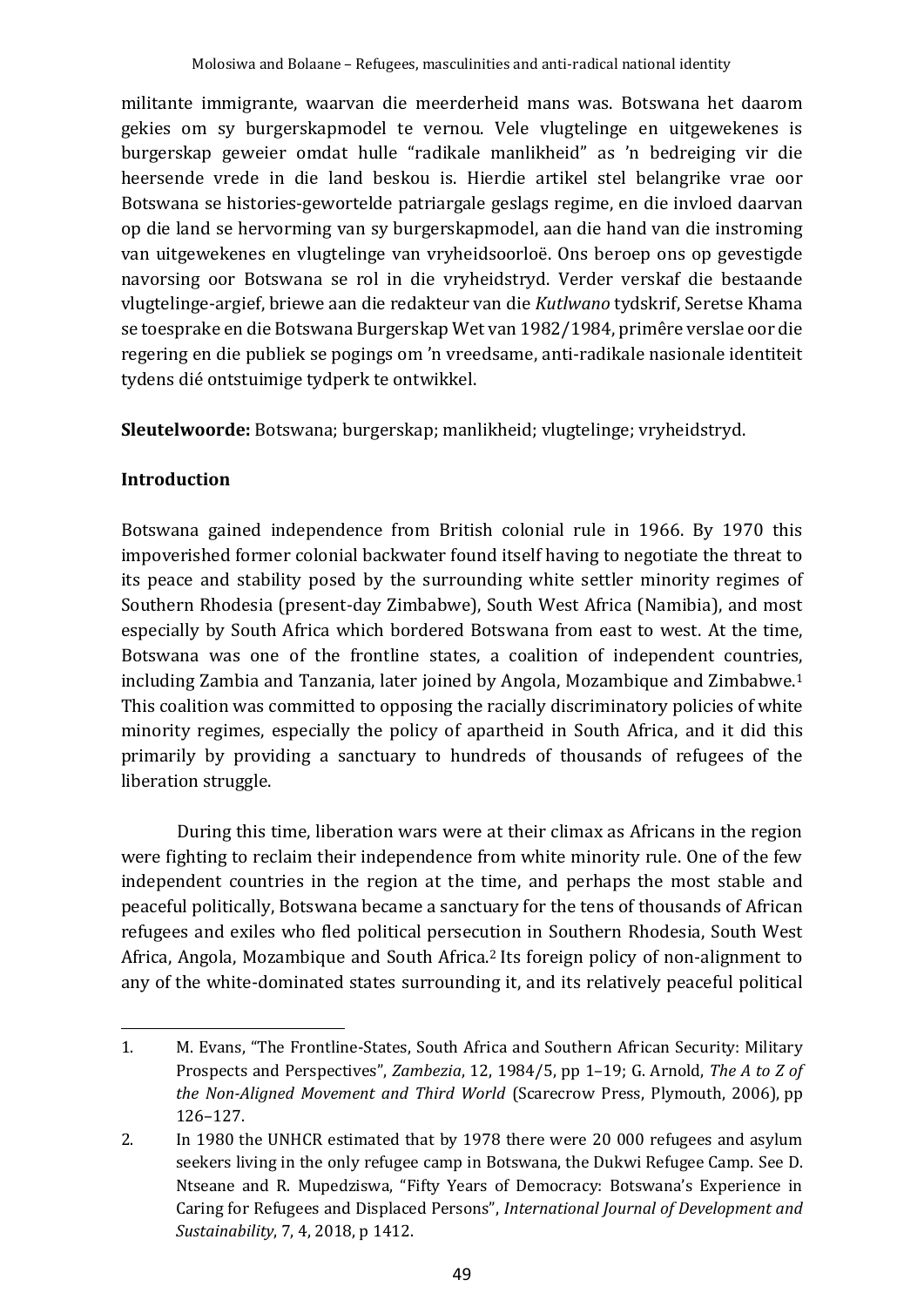environment, untainted by experiences of radical liberation politics, made Botswana an attractive destination for political refugees and exiles. Botswana's inclination towards peace and its aversion to overt violence are reflected in the Tswana proverb, "*Ntwa kgolo ke ya molomo*", which is translated literally as "the big war is that of the mouth" (dialogue is the best tool for resolving conflicts). <sup>3</sup> The post-colonial government reappropriated this proverb, and recalibrated it to "peaceful resolution of conflict" and along with seven other tenets, used it in its foreign policy statement adopted on 28 March 1970.<sup>4</sup>

The philosophy of peace and stability in Botswana was, however, not simply expressed in the principles of consultation, such as "peaceful resolution of conflict" and "peaceful coexistence". It was complicated by a cultural context in which a deeply rooted patriarchal structure dominated power relations, in the process muting expressions of gender by women, the poor and young men. This patriarchal control persisted until the 1990s when it was challenged by an emergent, strong women's rights movement at the forefront of which was 'Emang Basadi' (lit. women stand up [for your rights]), which was an organisation formed following the Beijing 1995 Fourth World Conference on Women.<sup>5</sup>

Despite playing a central role in the process of southern African liberation from colonial rule, Botswana has received very little attention in the historiography of the liberation movement in Africa. This is primarily because Botswana had not experienced direct settler colonialism on any notable scale, leading to the absence of a local radical liberation movement. In fact, transition from colonial rule to independence was an initiative that came more from the colonising power, the British, in concert with a few Tswana elites and the royalty, than from any local nationalist movement.<sup>6</sup> In this article we propose that even recent efforts towards assessing the role that Botswana played in the region's liberation struggle are not comprehensive because, in the main, they regard the country merely as a conduit through which

<sup>3.</sup> R.O.B. Nhlekisana, "A Reflection on Setswana Proverbs in Botswana's National Psyche and Nationhood", *Botswana Notes and Records*, 48. A Special Issue on Humanities at UB and Botswana's 50 Years of Independence, 2016, pp 153–154.

<sup>4.</sup> M. Niemann, "Diamonds are a State's Best Friend: Botswana's Foreign Policy in Southern Africa", *Africa Today*, 40, 1, 1993, pp 27–47; See also *Southern Africa Report,* https://issafrica.s3.amazonaws.com/site/uploads/SAReport\_Issue4.pdf. Accessed 19 April 2021.

<sup>5.</sup> Through the leadership of Emang Basadi, the women's movement in Botswana grew significantly between the 1980s and 1990s, with heightened women's rights mobilisation central to questions of citizenship. Emang Basadi was credited with accomplishing many significant victories, including winning a landmark case commonly known as the Unity Dow Citizenship Case. For important insights on this period of heightened women's rights mobilisation, see G. Bauer, "Update on the Women's Movement in Botswana: Have Women Stopped Talking?", *African Studies Review*, 54, 2, 2011, pp 23 and 26–31.

<sup>6.</sup> C. Saunders, "Botswana and the Liberation of Southern Africa", *Social Dynamics,* 34, 1, 2008, pp 2–4.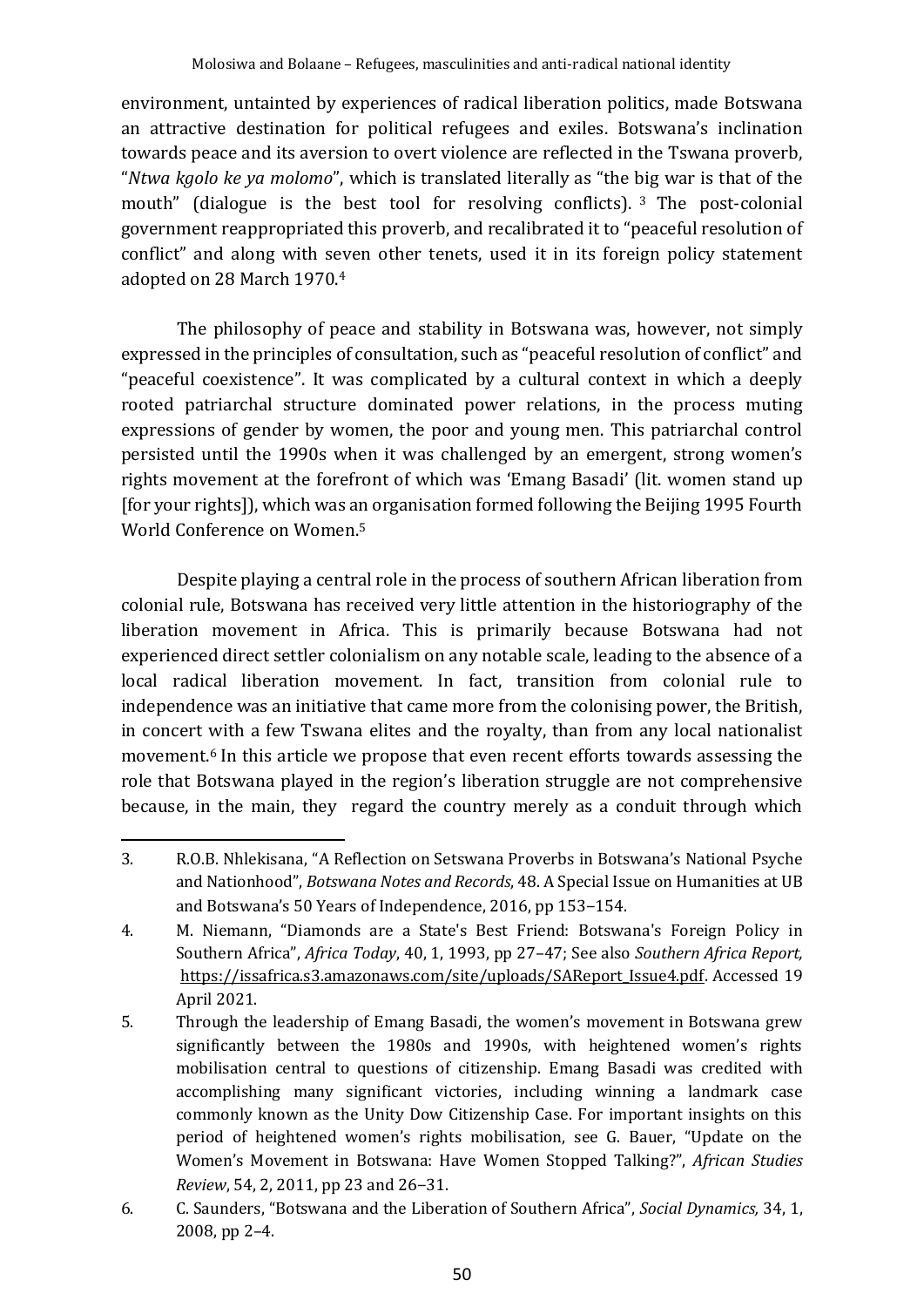refugees from the liberation wars passed since the 1950s. Commendably, the existing historiography does provide evidence of instances where the country suffered when the hostile white-dominated regimes harassed it for providing a sanctuary to political dissidents.<sup>7</sup> Indeed, the question of Botswana's vulnerability in a region dominated by oppressive minority regimes forms the grand narrative of the current state of knowledge. These scholars have focused primarily on South African and Rhodesian military incursions into Botswana between the 1970s and the first half of the 1990s.<sup>8</sup> Such renditions have accorded foreign excursions priority but, we suggest, have obscured the internal and nuanced ways through which the country negotiated its responses to the aggression of white minority regimes. For instance, as part of its strategy to protect its population from such aggression, the Botswana government, at the helm of which was its pragmatic first president, Seretse Khama, was receptive to refugees but, it is important to note, it also made a conscious decision to deny citizenship in Botswana to refugees of the liberation struggle.

In addition, there was always a certain unease and discomfort at government level about what we term "radical masculinities" on the part of many of the refugees. Such anxieties were as much expressed in government policy as they were in public discourse. As a result, the refugees (and/or exiles), whether or not given asylum, were excluded from citizenship of the country because their "radical masculinities" were perceived as presenting a threat to the existing peace in the country. Moreover, to rid the country of these so-called "radical masculinities", Botswana embarked on an ambitious programme to redefine its citizenship model along peaceful, anti-radical masculine lines.

The hegemonic power of the patriarchy and its influence on citizenship in Botswana has historical salience and it antedates colonial rule. Studies of Tswana kingdoms present rigidly hierarchical structures dominated by male elites across precolonial and colonial temporal spaces. <sup>9</sup> These deep roots of a powerful patriarchy ensured that men continued to exert hegemonic power, in the process defining the rights to citizenship of women well into post-colonial Botswana.

<sup>7.</sup> N. Parsons, "The Pipeline: Botswana's Reception of Refugees, 1956–1968", *Social Dynamics,* 34, 1, 2008, pp 17–32; P.T. Mgadla, "'A Good Measure of Sacrifice': Botswana and the Liberation Struggles in Southern Africa (1965–1985)", *Social Dynamics*, 34, 1, 2008, pp 33–53; W.G. Morapedi, "The Dilemmas of Liberation in Southern Africa: The Case of Zimbabwean Liberation Movements and Botswana, 1960–1979", *Journal of Southern African Studies*, 38, 1, 2012, pp 73–90; C.J. Makgala and M.L. Fisher, "The Impact of the Zimbabwean Liberation Struggle on Botswana: The Case of the Lesoma Ambush, 1978", *New Contree*, 57, 2009, pp 1–21; R. Dale, "Loosening Connection in Anglophone Southern Africa: Botswana and Rhodesian Regime, 1965–1980", *Journal of Contemporary African Studies*, 2, 1983, pp 257-258.

<sup>8.</sup> Morapedi, "The Dilemmas of Liberation", pp 73–90; Makgala and Fisher, "Impact of the Zimbabwean Liberation Struggle", pp 1–21; Dale, "Loosening Connection", pp 257–258.

<sup>9.</sup> D. Wylie, *A Little God: The Twilight of Patriarchy in a Southern Africa Chiefdom* (Wits University Press, Johannesburg, 1991); and F. Morton*, When Rustling Became an Art: Pilane's Kgatla and the Transvaal Frontier, 1820–1902* (David Philip, Claremont, 2009).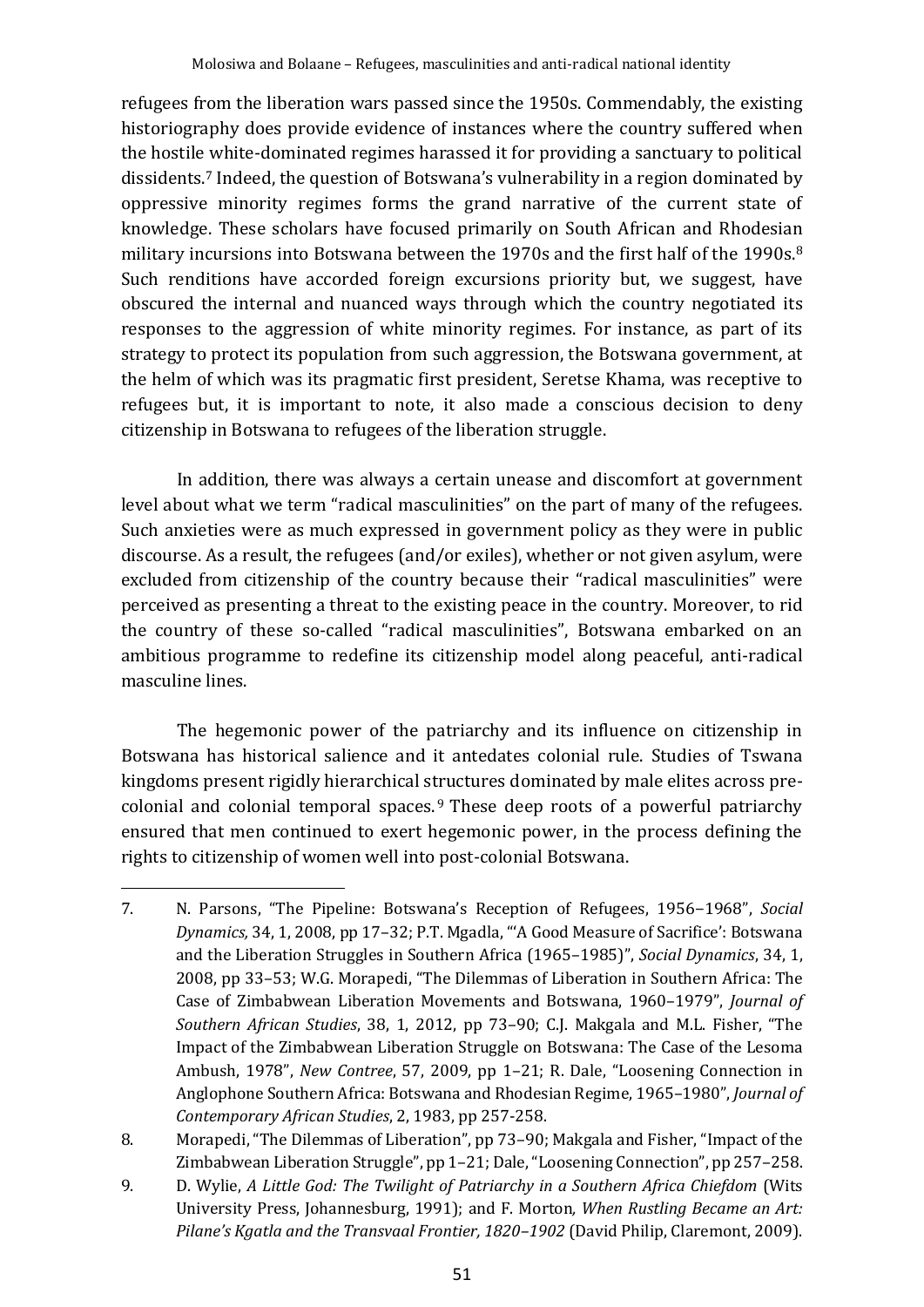This was so because women had no rights to land in a country that tied the citizenship of its people to their rural roots.<sup>10</sup> The exclusion of women, despite being the primary food producers, was further affirmed by a highly patriarchal land tenure law, the Tribal Land Act of 1968, which entrusted the allocation of all tribal land to "tribesmen". A subsequent rejoinder of this Act, the Tribal Grazing Land Policy of 1975, was also discriminatory towards women because it gave cattle owners grazing land rights in arable lands in a country where cattle ownership was almost invariably the preserve of men.

In what follows we draw on the *Kutlwano* magazine, the liberation struggle documents at the Botswana National Archives and Records Services (hereafter BNARS), as well as President Seretse Khama's speeches and the Botswana's Citizenship Act of 1982/1984 to understand how the government of Botswana and the public tried to develop and achieve a rural, peaceful, masculine culture and citizenry against the backdrop of the southern African liberation struggles. Firstly, this article addresses the question of how Botswana, as a landlocked independent state, surrounded by white minority regimes during a tumultuous period of regional liberation wars, attempted to redefine its citizenship model along anti-political masculine lines. Secondly, the article deals with the important question of Botswana's historically rooted patriarchal gender regime and its influence on the country's refashioning of its citizenship model against the backdrop of the influx of refugees from the liberation struggle. Finally, we show how the Citizenship Act of 1982, which was eventually repealed in the 1990s, was designed to diminish the so-called "rebellious" women's citizenship rights by denying their foreign husbands and children citizenship.

# "**Radical masculinities" and the threat to Botswana's peace**

The perceived "radical masculinities", as we define them, were thought to be embodied by men characterised by anger and resistance to the Botswana patriarchy (*borara*, the English equivalent of which is male elites) and its hegemonic authority. Moreover, discursively all insurgents, regardless of their gender, were seen by the male elites as expressing a certain type of toxic masculinity that had the potential to disrupt the prevailing conservative patriarchal power in the country. <sup>11</sup> This masculinity was "radical" because refugees' radical views were perceived to be eroding male elites' entitlements to the maintenance of domestic and political order and peace. It could also weaken patriarchal control of "other" genders, thus threatening to reconfigure historical Tswana understandings of masculine power, as symbolised by the maledominated ruling Botswana Democratic Party (BDP), and disrupt the country's peace and stability. <sup>12</sup> In 1977, in the words of the then Minister of Public Service and

<sup>10.</sup> I. Schapera, *A Handbook of Tswana Law and Custom* (International African Institute, London and Botswana Society, Gaborone, 1994).

<sup>11.</sup> C.J. Makgala, "The BNF and BDP's 'Fight' for the Attention of the ANC, 1912–2004: A Historical Perspective", *Botswana Notes and Records*, 38, 2006, pp 120–133.

<sup>12.</sup> O.D. Selolwane, "Monopoly Politikos: How Botswana's Opposition Parties have Helped Sustain One-Party Dominance", *African Sociological Review*, 6, 1, 2002, pp 68–90.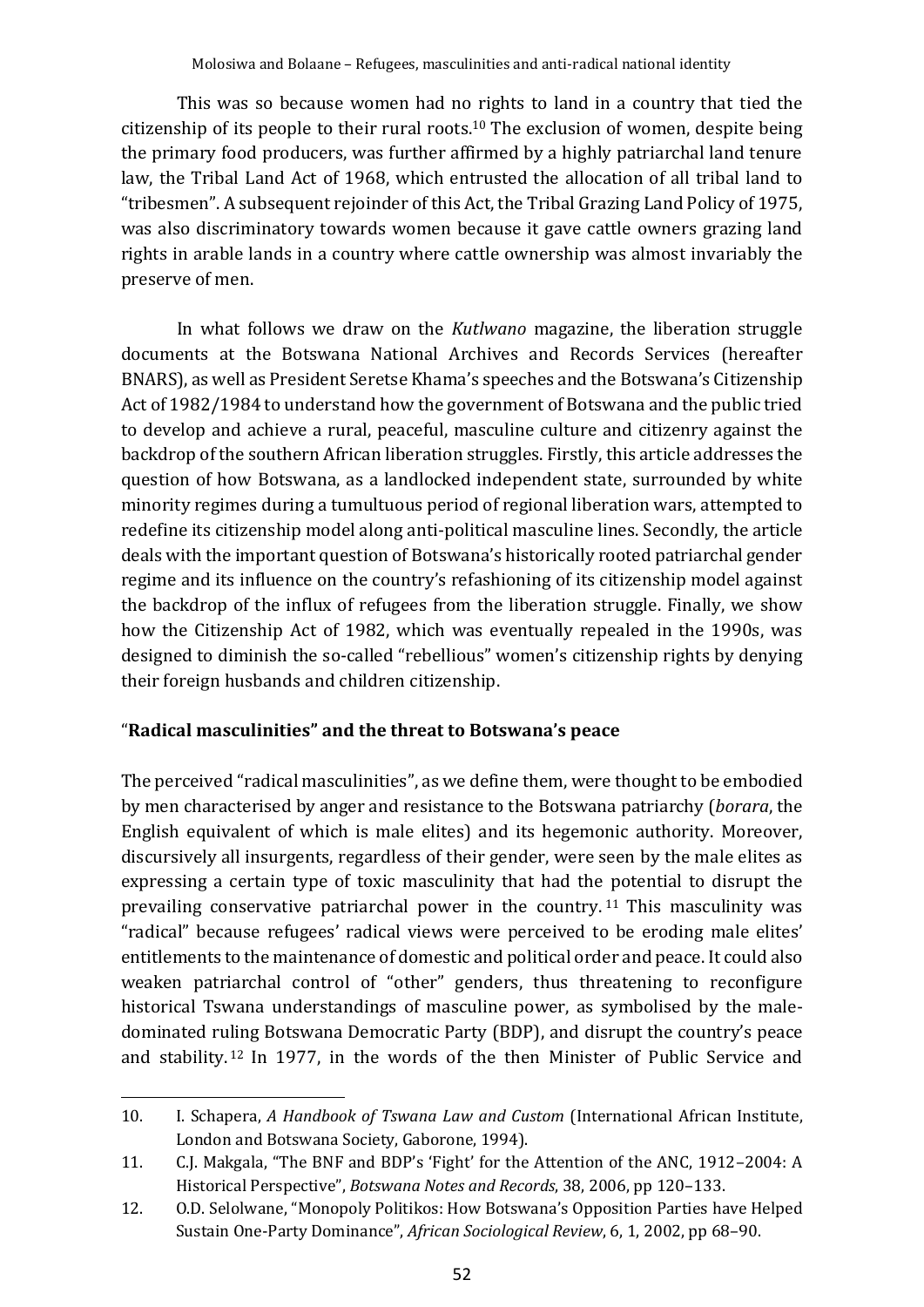Information, Daniel Kwelagobe, the opposition Botswana National Front's "love for refugees" put the peace and "security of the country" in serious peril.<sup>13</sup>

In contrast to the supposed "radical masculinities" of the refugees, for Botswana elites it was a self-reliant, rural masculinist citizenry that was integral to building a peaceful country in the midst of liberation struggles and an emerging pattern of internal circular migration. As illustrated in her classic novel, *When Rain Clouds Gather* (1978), the South Africa-born novelist, Bessie Head, who lived in exile in Serowe, the hometown of Seretse Khama, from the late 1960s to early 1980s, constructed a fictional version of the country's lack of liberation politics as follows:

The colonialists were withdrawing, and the change was not so much a part of the fashionable political ideologies of the new Africa as the outcome of the natural growth of a people … The tide of African nationalism had swept down the continent and faltered at the northern borders of Botswana.<sup>14</sup>

Citizenship was therefore largely defined against the radical politics of the freedom fighters from southern Africa that sought sanctuary in Botswana. In order to appreciate the gendering of citizenship in postcolonial Botswana, it must accordingly be seen in the regional context through state-refined citizenship by exclusion of the "radical masculinities", which the refugees purportedly presented. In this article, we show, however, that this gendered refashioning of citizenship infringed on the rights of women in the country. This found expression in Unity Dow's (a prominent gender and human rights activist at the time) legal suit against the Botswana government in 1992, in which she argued that the change in citizenship law from birth to patrilineal descent violated women's human rights. Dow's suit shows how a male-dominated government made a conscious policy of excluding women in the development of a rural, peaceful, masculine culture and citizenry at a time of the southern African liberation struggles.<sup>15</sup>

Broadly, this article contributes to a growing interest among Africanist historians to engage with the under-explored early years of African independence, postcolonial development, and nation-building. By analysing rural masculine citizenship in the context of southern African liberation struggles, there is ample ground on which to formulate a comparative analysis with other southern African states that struggled for economic independence from former colonisers and neighbouring white minority regimes and endeavoured to stabilise a citizenry in constant rural-urban flux.

<sup>13.</sup> *Botswana Daily News*, 28 January 1977. The Botswana National Front was the main opposition political party in the country.

<sup>14.</sup> B. Head, *When Rain Clouds Gather* (Heinemann Educational Books, London, 1978), pp 45, 62.

<sup>15.</sup> U. Dow (ed.), *The Citizenship Case: The Attorney General of the Republic of Botswana vs Unity Dow: Court Documents, Judgments, Cases, and Materials* (Lentswe la Lesedi, Gaborone, 1995); U. Dow, "How the Global Informs the Local: The Botswana Citizenship Case", *Health Care Women Internationa*l, 22, 2001, pp 319–328.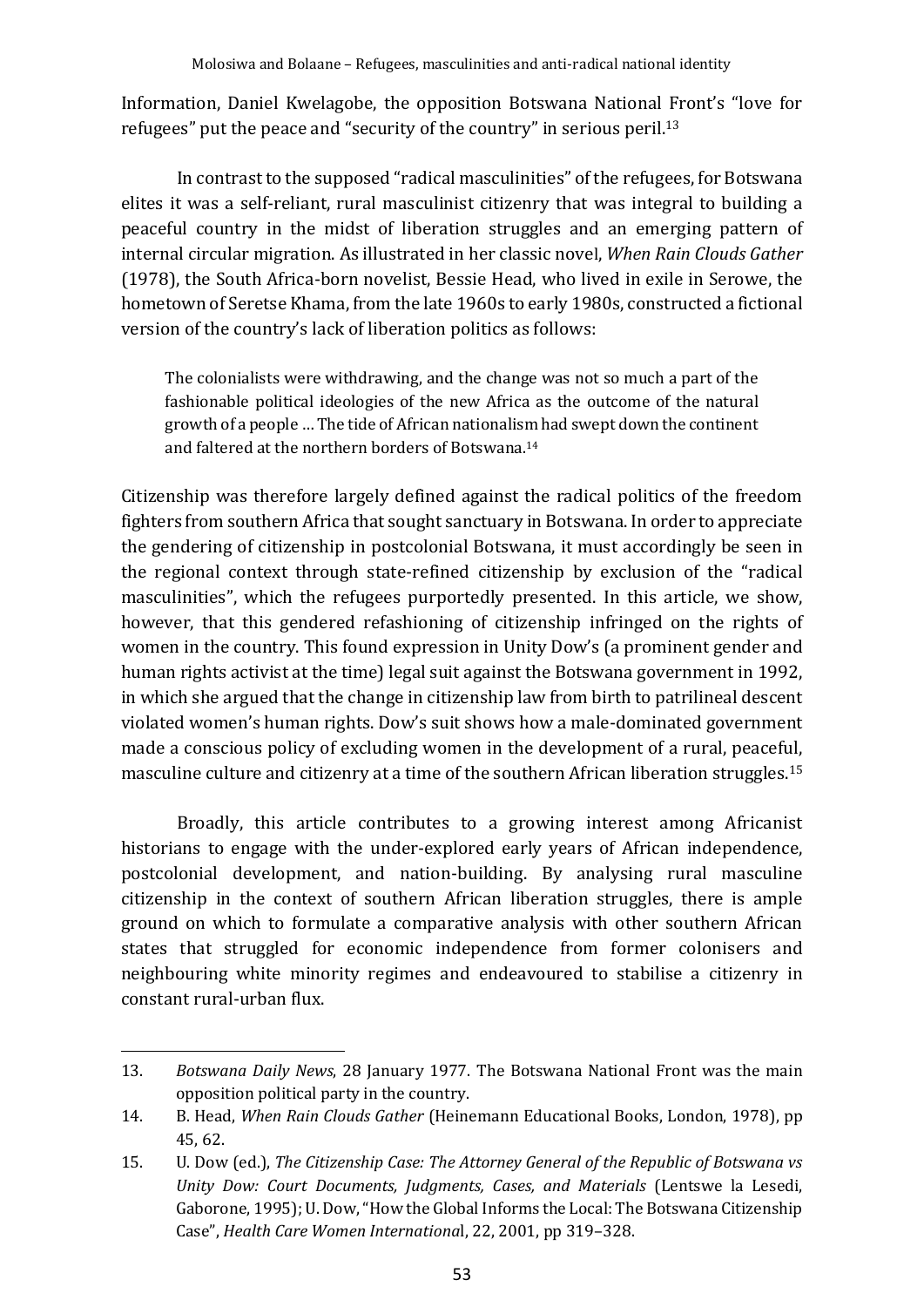The social construction of masculinities in southern Africa has become the subject of intense academic inquiry in recent years, with multiple scholars questioning the oft-told narrative of the masculine violations of feminist gender consciousness.<sup>16</sup> Limited attention has, however, been paid to the construction of rural and revolutionary masculinities and how these intersected and opposed each other. Studies of insurgent masculinities have shown that masculinities and femininities are not always polar opposites and that men are not inherently privileged perpetrators and beneficiaries of gendered power inequalities. <sup>17</sup> In a southern Africa torn by liberation struggles, insurgent masculinities were complex because they were not constructed on gender-binary consciousness of "man" against "woman". Instead, as exemplified by FRELIMO in Mozambique and the African National Congress in South Africa, they prioritised male-female bonds of comradeship rather than male violence against women.<sup>18</sup> We begin from this premise that masculinities are not a primordial, timeless and homogenous phenomenon. Rather, they are a fluid, social and historical construct which keeps recalibrating due to changing gender roles and expectations.

#### **Refugees and Botswana's role in the liberation struggle: Imagery and imaginaries**

From the 1970s, with a sharp rise in refugee immigration from surrounding countries, the people of Botswana constructed their citizenship around an idealised rural manhood, which in turn was intended to project and to embody a peaceful, stable nation in a region embroiled in wars of independence predominantly typified by radical and rebellious politics.<sup>19</sup> Batswana masculinity's rural roots, in which the

<sup>16.</sup> L. Ouzgane and R. Morrell (eds), *African Masculinities: Men in Africa from the Late Nineteenth Century* (Palgrave Macmillan, New York (2005); L. Lindsay and S.F. Miescher, *Men and Masculinities in Modern Africa* (Heinemann, London, 2003); B. Carton, *Blood from your Children: The Colonial Origins of Generational Conflict in South Africa* (University of Virginia Press, Charlottesville and London, 2000); R. Morrell, "Of Boys and Men: Masculinity and Gender", *Southern African Studies*, 24, 4, 199), pp 605– 630; A.F. Isaacman and B. Isaacman, *Slavery and Beyond: The Making of Men and Chikunda Ethnic Identities in the Unstable World of South-central Africa, 1750*–*1920* (Heinemann, Portsmouth, 2004); P. Molosiwa, "Bakgomong: The Babirwa's Transboundary Pastoralist Identity and Social Change in Late 19th Century Botswana", *New Contree*, 75, July 2016, pp 1–40.

<sup>17.</sup> L.M.D. Ortega, "Looking beyond Violent Militarized Masculinities: Guerrilla Gender Regimes in Latin America", *International Feminist Journal of Politics*, 14, 4, 2012, pp 489–507.

<sup>18.</sup> J. Katto, "Landscapes of Belonging: Female Ex-combatants Remembering the Liberation Struggle in Urban Maputo", *Journal of Southern African Studies*, 40, 3 (2014), pp 539– 557; and P. Meth, "Unsettling Insurgency: Reflections on Women's Insurgent Practices in South Africa", *Planning Theory and Practice*, 11, 2, 2010, pp 241–263; H.T. Ngoshi, "Masculinities in Zimbabwean Autobiographies of Political Struggle: The Case of Edgar Tekere and Fay Chung", *Journal of Literary Studies*, 29, 3 2013, pp 119–139.

<sup>19.</sup> S. Khama, "A Statement of Progress and Policy", *Kutlwano*, May 1970, p 6; *Kutlwano*, "Editorial: Botswana Surges Forward", April 1972, p 3; and P. van Rensburg, "A New Approach to Rural Development", *Botswana Notes and Records,* 3, 1971, pp 201–215.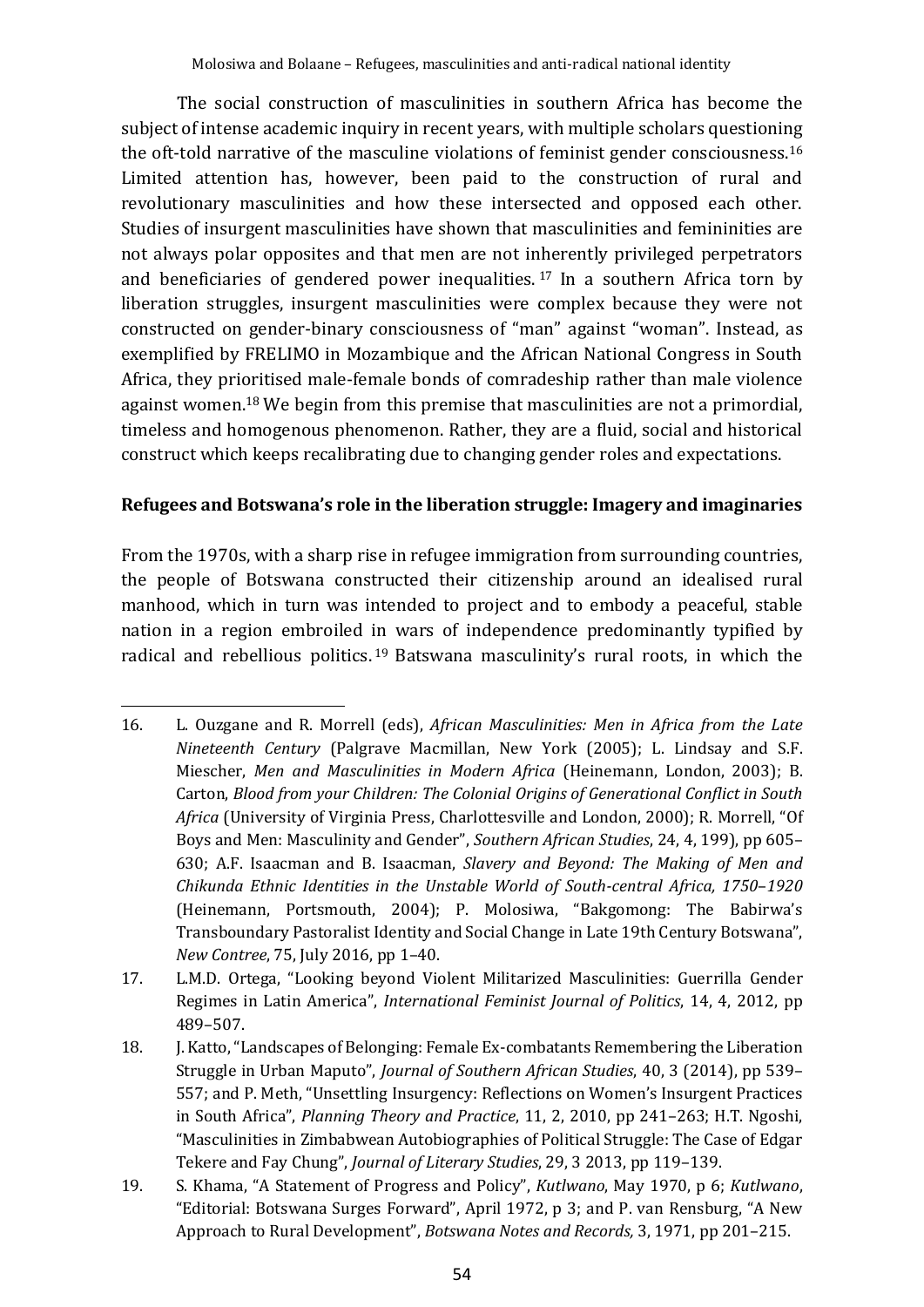archetypal man was considered the protector of the "less masculine" and "feminised" groups (in this case women, the youth and poor men) were therefore contrasted with the violent and "heroic" masculinities of the liberation struggle in which insurgents constructed themselves as action heroes**.** <sup>20</sup> This behaviour or attitude of the allpowerful male, however, could also reflect the inferiority complex of a Botswana man whose position in society was gradually being undermined by growing gender consciousness among women and youthful males.

The imagery of insurgents exhibiting martial combat characteristics in Botswana between the 1970s and 1980s thus aroused, in the collective imagination of Batswana, suspicions of the country developing social tolerance for violence. From the 1970s on, popular discourse in Botswana centred on citizenship and the threat to the prevailing peace by the "radical masculinities" of refugees. Much of the discursive debates came from an emerging generation of male elites who communicated their feelings primarily through the country's sole magazine and purveyor of local news, *Kutlwano*. <sup>21</sup> Through its rural development programmes and rhetoric, government also made a concerted effort to shape rural masculinity and to support a peaceful, stable country in the context of a new culture of localised circular migration (ruralurban-rural migration). This ideal of rural masculinity – through which *Kutlwano* readers and development workers encouraged Batswana to go "back to the land" and develop a stable, peaceful, prosperous rural "backbone" for the postcolonial nation – was the model of citizenship promoted against the alternative model of radical militants, "troublemakers," and "security risks" of the *batswakwa* or refugees, who were accommodated in Botswana.<sup>22</sup>

David Magang, one of Botswana's entrepreneurial and business icons, who was a member of parliament between the 1970s and 1990s and held several ministerial positions in the ruling Botswana Democratic Party, captured this deeply engrained cultural ethos of peace and anti-radical politics in 2008, when he wrote:

Batswana, are by nature a people of compunction, a people of scruples…the least provocative and the least likely to indulge in extreme forms of villainous acts compared to most nations around them – a streak that endures to this day, and which explains the relative peace and tranquillity that prevail in our midst.<sup>23</sup>

<sup>20.</sup> E. Unterhalter, "The Work of the Nation: Heroic Masculinity in South African Autobiographical Writing of the Anti‐apartheid Struggle", *European Journal of Development Research*, 12, 2, 2000, pp 157–178.

<sup>21.</sup> *Kutlwano*, the English equivalent of which is "being on good terms" or having "mutual understanding", underscores peace and tranquillity in the nation of Botswana.

<sup>22.</sup> See for example, K.S. Raborokgwe, "We Remain what we are, Modern or No", *Kutlwano*, October 1974, p 31; G. Moshabi, "Farming an Advantage", *Kutlwano*, October 1971, p 12; J.M.J. Legwaila, "A Message of Goodwill to the Youth of Botswana", *Kutlwano*, November 1970, p 19.

<sup>23.</sup> D. Magang, *The Magic of Perseverance: The Autobiography of David Magang* (Centre for Advanced Studies of African Societies, Cape Town, 2008), p 21.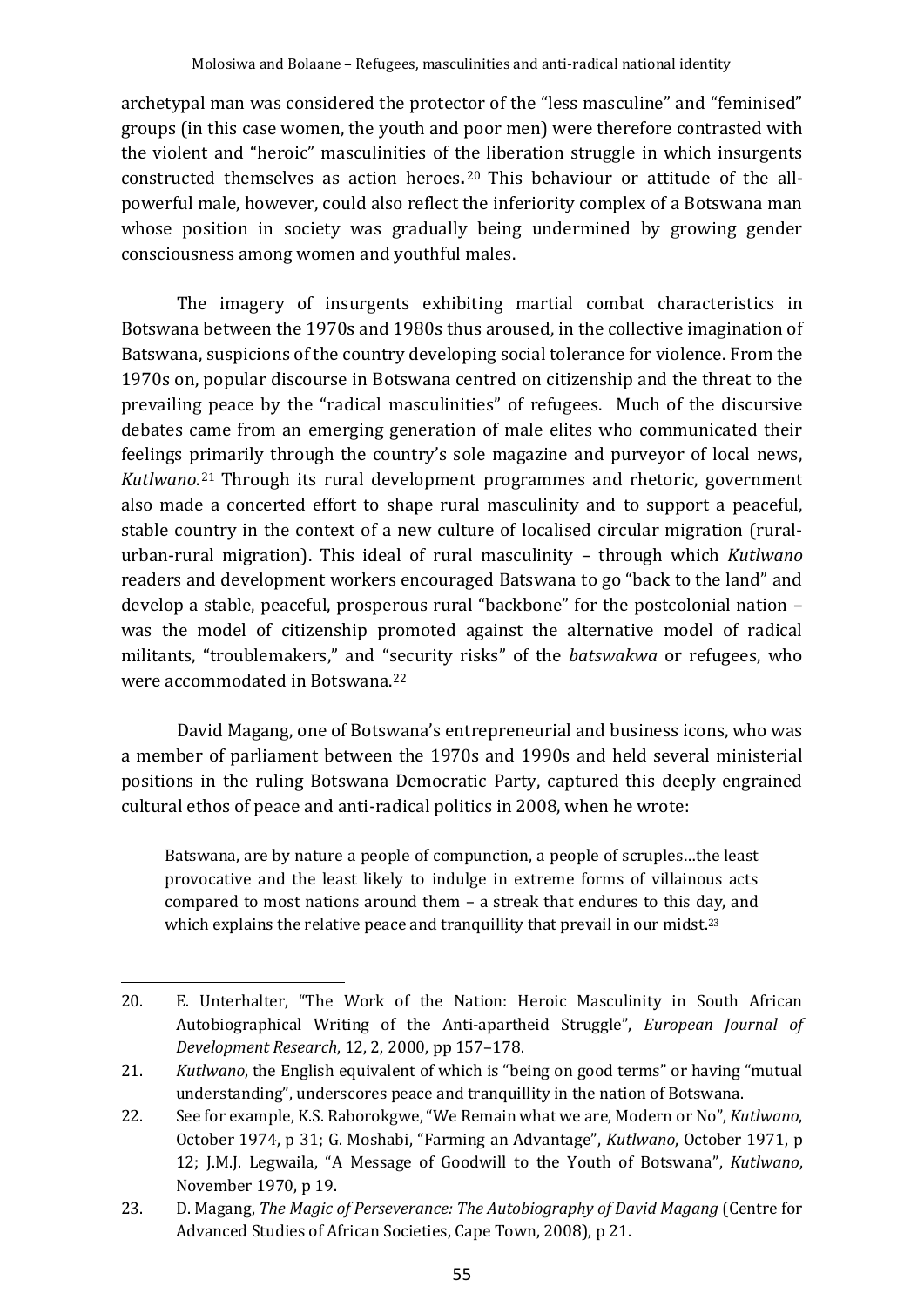Magang speaks to Botswana's resolve to advance the rights and liberties of individual citizens and those of foreigners through the maintenance of peace. This liberalist ideology is key to understanding how, in the first decade of independence, national policy and discourse centred around shaping a "peaceful country" comprising masculine, rural citizens whose gender mattered more than their regional affiliations. Liberalism became the cause of peace as this tiny nation sought to redefine itself as an exemplar of anti-war and anti-imperialism, particularly through the tenets of "peaceful resolution of conflict" and "peaceful coexistence" that drove its foreign policy of "good neighbourliness" and "non-alignment" to the oppressive white minority regimes surrounding it. In his speeches about his country's pragmatic policy of non-alignment, Seretse Khama professed the doctrine of the natural rights to life and liberty.<sup>24</sup> By providing a sanctuary for the refugees of the liberation struggle, yet denying them citizenship, the country was adopting the classical liberal belief that governments exist to protect both social and economic civil liberties of people regardless of their origin.

Botswana's unique position at "the heart of southern Africa" influenced its political culture and, in turn, had consequences for a narrowing definition of gendered citizenship. Botswana's official foreign policy of "good neighbourliness" included tenets that speak to peace, such as "peaceful coexistence" and "peaceful resolution of conflict", and can be understood as in part being promoted because it depended on Rhodesian and South African imports and markets. Even so, Seretse Khama was careful to emphasise that Botswana was "non-aligned but far from neutral". <sup>25</sup> Committed to multiracial democracy in a "beleaguered nation," Khama resented being labelled another Bantustan, hostage, and client state of Rhodesia and South Africa.<sup>26</sup> He helped draft the Organisation for African Unity (later the African Union, AU) Lusaka Manifesto in 1969, which outlined member states' resolution to achieve liberation through peaceful means. He convened and led, beginning in 1974, the frontline states (the independent African states bordering Rhodesia and South Africa), focusing on Zimbabwean, Namibian, then South African liberation. He also hosted in Gaborone in 1979, the first meeting of the Southern African Development Co-ordination Conference (now Southern African Development Community) to reduce dependence on South Africa.

While Khama's close ties with "African socialists", such as Zambia's Kenneth Kaunda and Tanzania's Julius Nyerere, were based on Pan-Africanism and anti-racism, he disavowed any political ideology. He described his early foreign policy as "dictated

<sup>24.</sup> S. Khama, *From the Frontline: Speeches of Seretse Khama* (Hoover Institution Press, Stanford, 1980).

<sup>25.</sup> Khama, *From the Frontline*, p 102.

<sup>26.</sup> Khama, *From the Frontline*, pp 174, 158, 274. The Bantustans were African homelands created by the apartheid state in South Africa to rid white occupied areas of African residence. For the history of the creation of the Bantustans, see L. Evans, "South Africa's Bantustans and the Dynamics of 'Decolonisation': Reflections on Writing Histories the Homelands", *South African Historical Journal*, 64, 1, 2012, pp 117–137.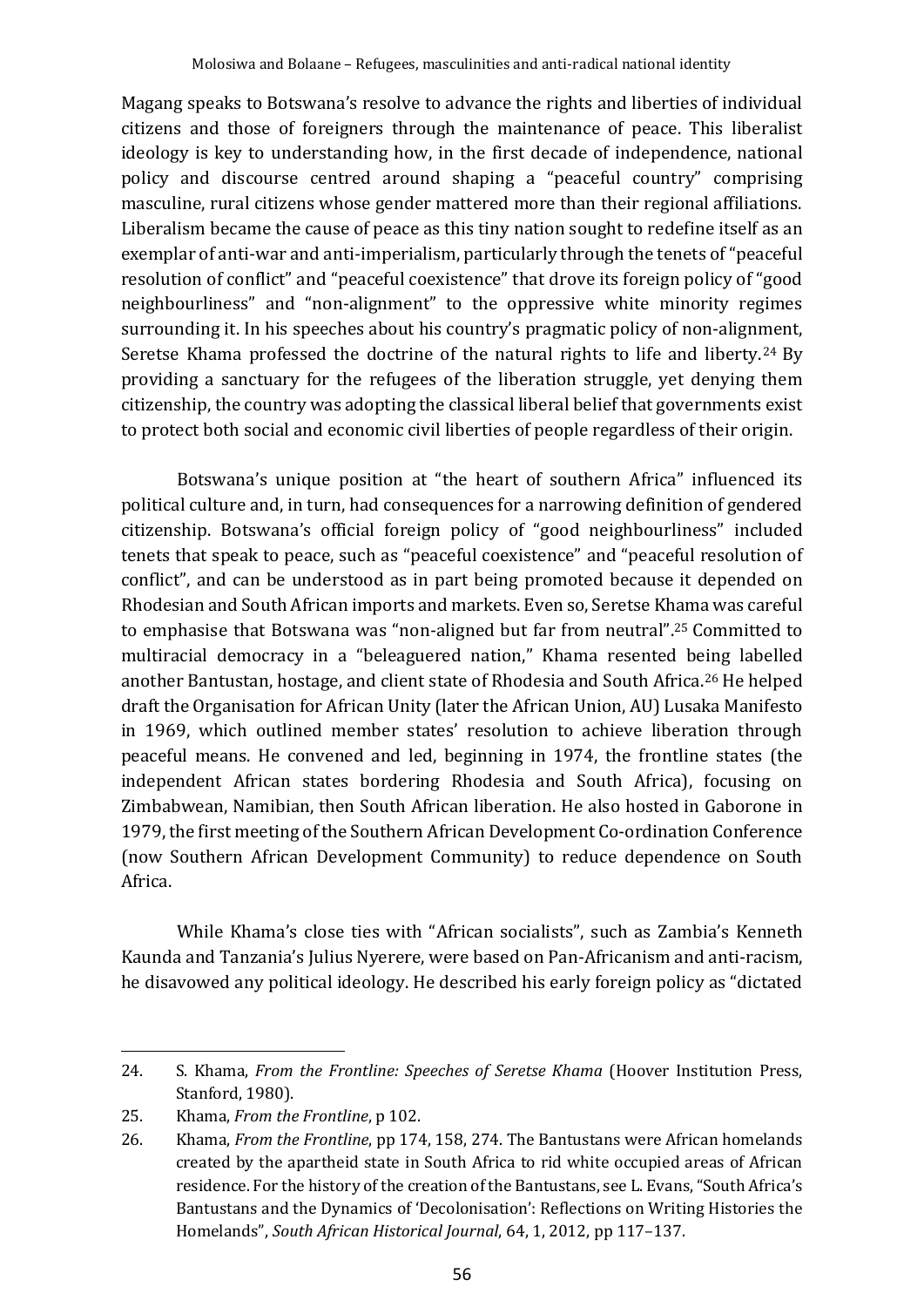by reason and common sense rather than emotion or sentiment."<sup>27</sup> He maintained his anti-ideology stance in an address to the Botswana Parliament in 1976 declaring: "People speak of capitalism and socialism but neither of these terms has a great deal of meaning for our people." <sup>28</sup> Quett Ketumile Masire, Khama's vice president and successor, concurred, rejecting outright any "-ism" label to categorise his politics. Three decades after Khama's 1976 parliamentary speech, Masire, by then president, described his policy as "pragmatic, not ideological", declaring in his memoirs (published in 2006), "we wanted to choose policies that would achieve our desired results, regardless of whether they carried a particular label or 'ism'". 29

Botswana's peace was actually what attracted exiles such as Bessie Head, a 'mixed-race' South African writer, to Botswana villages. In her literary works she admitted to having a problematic, isolated identity without a "race" or "tribe". <sup>30</sup> Head was denied citizenship in Botswana and lived most of her life as a "stateless refugee" and pariah in Serowe (Central District, Botswana). It is our contention that despite being a woman, to Botswana society, Head was a "masculine radical" because of her South African roots and her personal rebelliousness.<sup>31</sup> The Batswana's imposition of a male identity on Bessie Head reflects their conception of gender identities as flexible. It is still common to hear people labelling a strong, hardworking woman as a man: "*Ke monna yoo* (she is a man, that one)", as they will say in their praises. Or when a woman is stubborn, aggressive and rebellious, she will be labelled a "man", or "*poo* (a bull)", which is a derogation of women's expression of power. In fact, Bessie Head concurred with this characterisation of herself as rebellious in most of her writings. She used writing as a method of resistance against racism and patriarchal power and, in a Fanonian sense, her literary works became revolutionary literature.<sup>32</sup>

In *When Rain Clouds Gather*, Head writes about a fictional black South African exile, Makhaya, who also fled to Botswana in search of peace and his "free country" Utopia, and was constantly under the local and national authorities' surveillance.<sup>33</sup> The government warned villagers who accommodated him that they should not stick their necks out for a refugee.<sup>34</sup> Rumours circulated that Makhaya was a "security risk" who intended to smuggle arms over the border and set up a secret military camp in the

34. Head, *When Rain Clouds Gather*, p 60.

<sup>27.</sup> N. Parsons, W. Henderson and T. Tlou, *Seretse Khama*, 1921–1980 (Macmillan Botswana, Gaborone, 1995), p 252.

<sup>28.</sup> K. Moesi "Seretse Khama: The Man who Cheated Misfortune to Lead his Countrymen", *Kutlwano*, September 1976, p 5.

<sup>29.</sup> Q.K.J. Masire, *Very Brave or Very Foolish? Memoirs of an African Democrat* (MacMillan Botswana, Gaborone, 2006), p 147.

<sup>30.</sup> See for example, B. Head, "Africa", in M.J. Daymond (ed), *The Cardinals, with Meditations and Stories* (Heinemann, Oxford, 1995), pp 121 and 125.

<sup>31.</sup> R. Nixon, "Border Country: Bessie Head's Frontline States," *Social Text*, 36, 1993, pp 106–137.

<sup>32.</sup> F. Fanon, *The Wretched of the Earth*, Trans. C. Farrington (MacGibbon & Kee, London, 1965), p 179.

<sup>33.</sup> Head, *When Rain Clouds Gather*, p 10.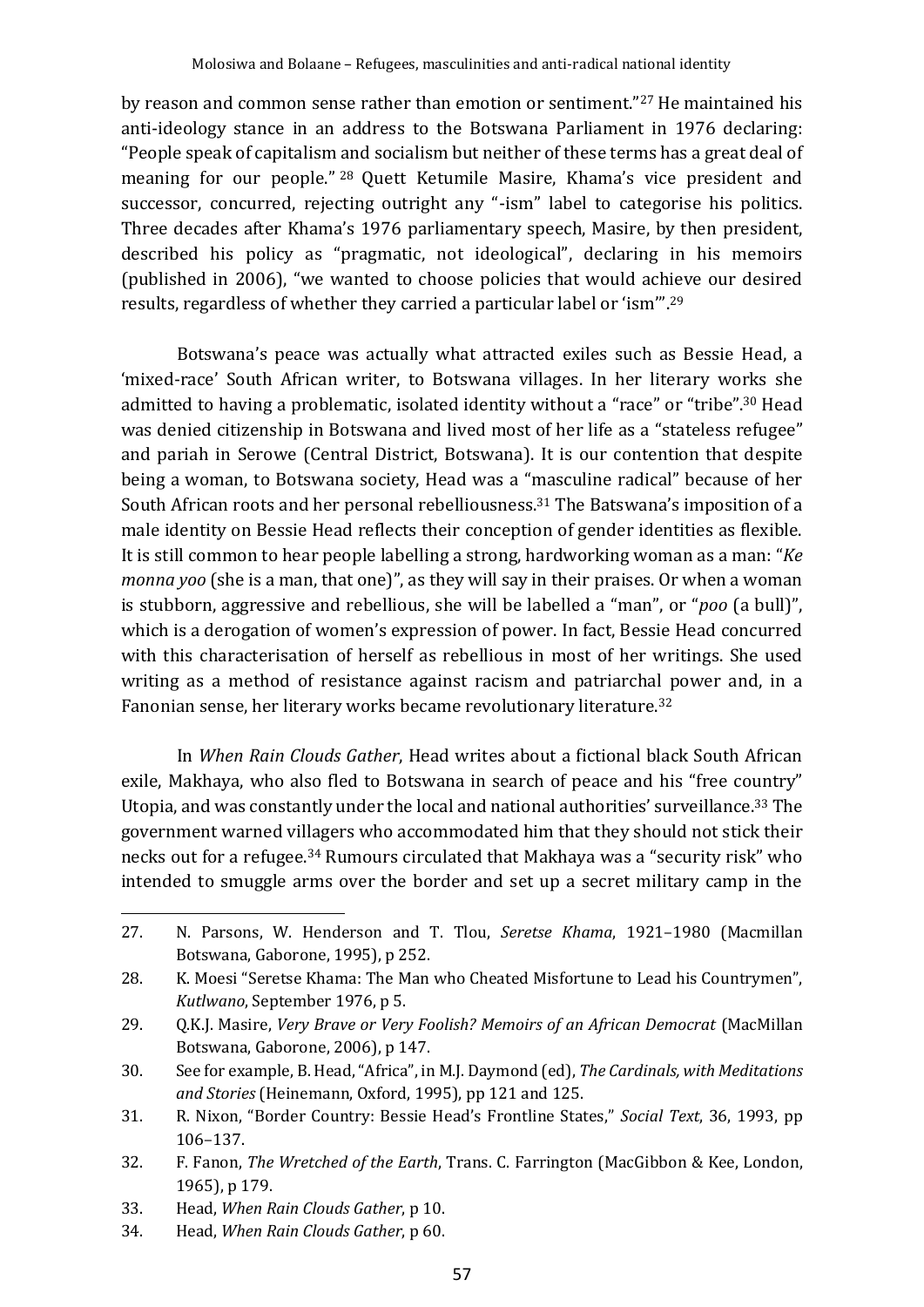bush. <sup>35</sup> The suspicion visited upon Makhaya and other black South Africans was different from that placed on the white expatriate staff at Swaneng Hill School in Serowe and the Brigades movement that the government of Botswana did not suspect of launching military attacks from inside Botswana, although their unconventional philosophy and leftist politics made Khama uneasy. <sup>36</sup> Although the expatriates taught and demonstrated self-reliance and ethics in line with the government's conception of rural development, and shaped ideal Batswana rural masculinity, their politics were not in harmony with those of the Botswana government.

There were several reasons for this, and these must be seen in a regional and global southern African context of Botswana as a frontline state against white minority, lethally anti-Communist regimes, at the height of the Cold War. Seretse Khama's government was deeply concerned that even non-militant, anti-apartheid activists such as Patrick van Rensburg, the founder of Swaneng Hill School in Serowe and the Brigades Movement in Botswana, were "security risks" who made Botswana more vulnerable both to South African Defence Force (SADF) and Rhodesian Selous Scout incursions and economic policies that could cripple Botswana if those countries placed embargoes on trade with Botswana. 37

Violent incursions and acts of sabotage against Botswana did of course occur. The Kazungula ferry, where the Chobe and Zambezi Rivers meet in Botswana, Namibia, Zambia and Zimbabwe, was constantly threatened by Rhodesian incursions. Although Rhodesia did not commit violence in Botswana on the same scale it did against Zimbabwean guerrilla camps in Mozambique, the refugee camp at Dukwi in northeastern Botswana was persistently under threat. Elsewhere, Selous Scouts threw a grenade into a Francistown (in the Northeast District) dance club on 18 May 1977, killing four and wounding many more. Furthermore, fifteen Botswana Defence Force (BDF) soldiers and two youths were killed by Rhodesian Special Air Service troops in the Lesoma Massacre of 27 February 1978. <sup>38</sup> The most spectacular and gruesome violence the SADF committed in Botswana happened in the late 1980s. Attacks included the 14 June 1985 bombing in Gaborone where fifteen were killed. Subsequent raids occurred against the BDF barracks in Mogoditshane (Gaborone vicinity) in May 1986, and another raid was launched in March 1988 that killed four. <sup>39</sup> Khama, Botswana, and Batswana in general welcomed and accommodated refugees, but over

<sup>35.</sup> Head, *When Rain Clouds Gather*, pp 57, 171.

<sup>36.</sup> S. Bagnall, *Sheila Bagnall's Letters from Botswana, 1966*–*1974* (Leitlho Publications, Oodi, Botswana, 2001), p 12; W. Henderson, "Brigades, Government, Enthusiasm and Development: A Critical Review of the Martin Report", *Botswana Notes and Records*, 6, 1974, 179–187; S. Grant, "Swaneng Hill School", *Mmegi*, 11 November 2005.

<sup>37.</sup> Bagnall, *Sheila Bagnall's Letters*, p 105.

<sup>38.</sup> Makgala and Fisher, "Impact of the Zimbabwean Liberation Struggle", pp 1–21.

<sup>39.</sup> For insight into the series of attacks on Botswana, see Mgadla, "A Good Measure of Sacrifice", pp 33–53; Morapedi, "The Dilemmas of Liberation", pp 73–90; and R. Dale, "Not Always so Placid a Place: Botswana under Attack", *African Affairs,* 86, 342, 1987, pp 73–91.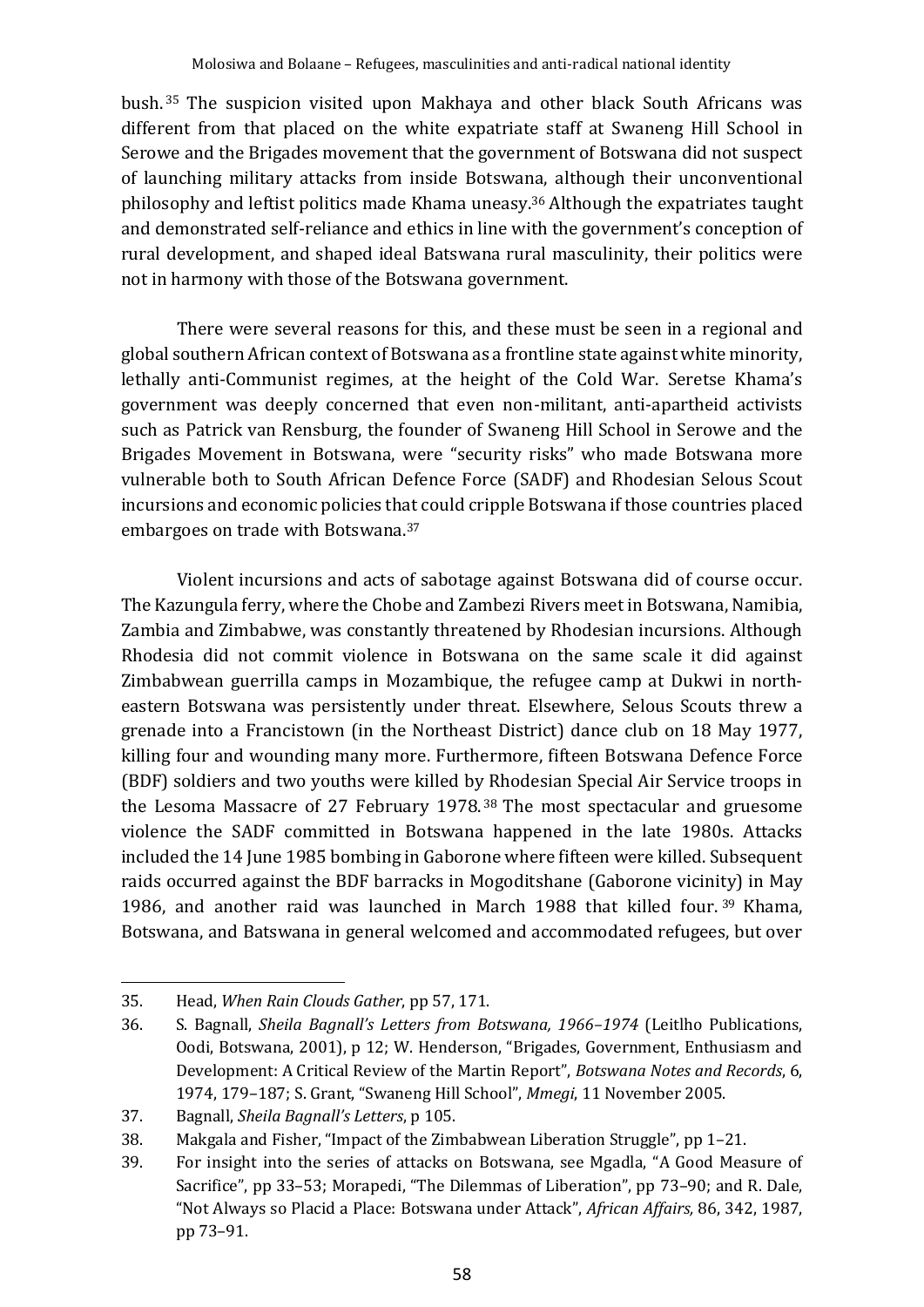time a discourse developed about troublemakers and "paper citizens" who stayed in Botswana and allegedly entered into marriages of convenience to take advantage of the host country's resources. As K. Sadiq observes, this discourse of "paper citizens" speaks to how the influx of illegal immigrants who obtained citizenship documentation fraudulently, blurs the definition of citizenship in weak bureaucracies.<sup>40</sup>

#### **Refugees, security risks and youth politics**

In Botswana, the refugees remained outsiders, only given residence because of their political status, and were generally seen as a national security risk. The government was not alone in framing the anti-politics discourse in relation to refugees, regional, and global events. The generation of young Batswana adults who came-of-age with independence and postcolonial economic development, wrestled with the barrage of political, social, and cultural upheavals across the world and attempted to situate themselves and their home country within this global political geography. Many were unable to reconcile Seretse Khama and Quett Masire's anti-militancy approach with their own ethnic-nationalist Tswana anti-political stance against ideology in favour of pragmatism. Having neither inherited an anti-colonial nationalist struggle nor participated in one, many Batswana reacted strongly against the radical student activism that their counterparts practised, even reproaching them.<sup>41</sup> In 1989, Zaffiro, a South African media specialist, explored the outgoing British colonial politics of "preparing" Batswana for self-rule by finding "suitable Bantu programme material for local broadcasting" from South Africa's Broadcasting Corporation. <sup>42</sup> The British set the pace and direction of the transition to independence and supported Seretse Khama's moderate and British sympathetic Botswana Democratic Party (BDP) over other "potential Communists" with "alleged ties" to two African liberation movements in South Africa, the Pan-Africanist Congress (PAC) and African National Congress (ANC). Radio was a tool for managing the African political awakening and countering, in particular, Communism and African nationalism.<sup>43</sup>

David Magang explained that his "mildly inflammatory letters" in *Kutlwano* "did not assume demagogic dimensions, like that of members of other liberation movements such as the ANC of South Africa. Far from taking a militant approach, my colleagues and I opted for a non-combative, less visible strategy."<sup>44</sup> In 1970, while a student in Canada, Joseph Legwaila, who later became Seretse Khama's personal secretary and then Botswana's ambassador to the United Nations, urged Batswana

<sup>40.</sup> K. Sadiq, *Paper Citizens: How Illegal Immigrants Acquire Citizenship in Developing Countries* (Oxford University Press, New York, 2009).

<sup>41.</sup> B. Mokopakgosi, "The University in Botswana and the Liberation Struggle in Southern Africa, 1973–1980", *Social Dynamics*, 34, 1, 2008, pp 33–45.

<sup>42.</sup> J.J. Zaffiro, "Twin Births: African Nationalism and Government Information Management in the Bechuanaland Protectorate, 1957–1966", *International Journal of African Historical Studies*, 22, 1, 1989, pp 51–77.

<sup>43.</sup> Zaffiro, "Twin Births."

<sup>44.</sup> Magang, *The Magic of Perseverance*, p 352.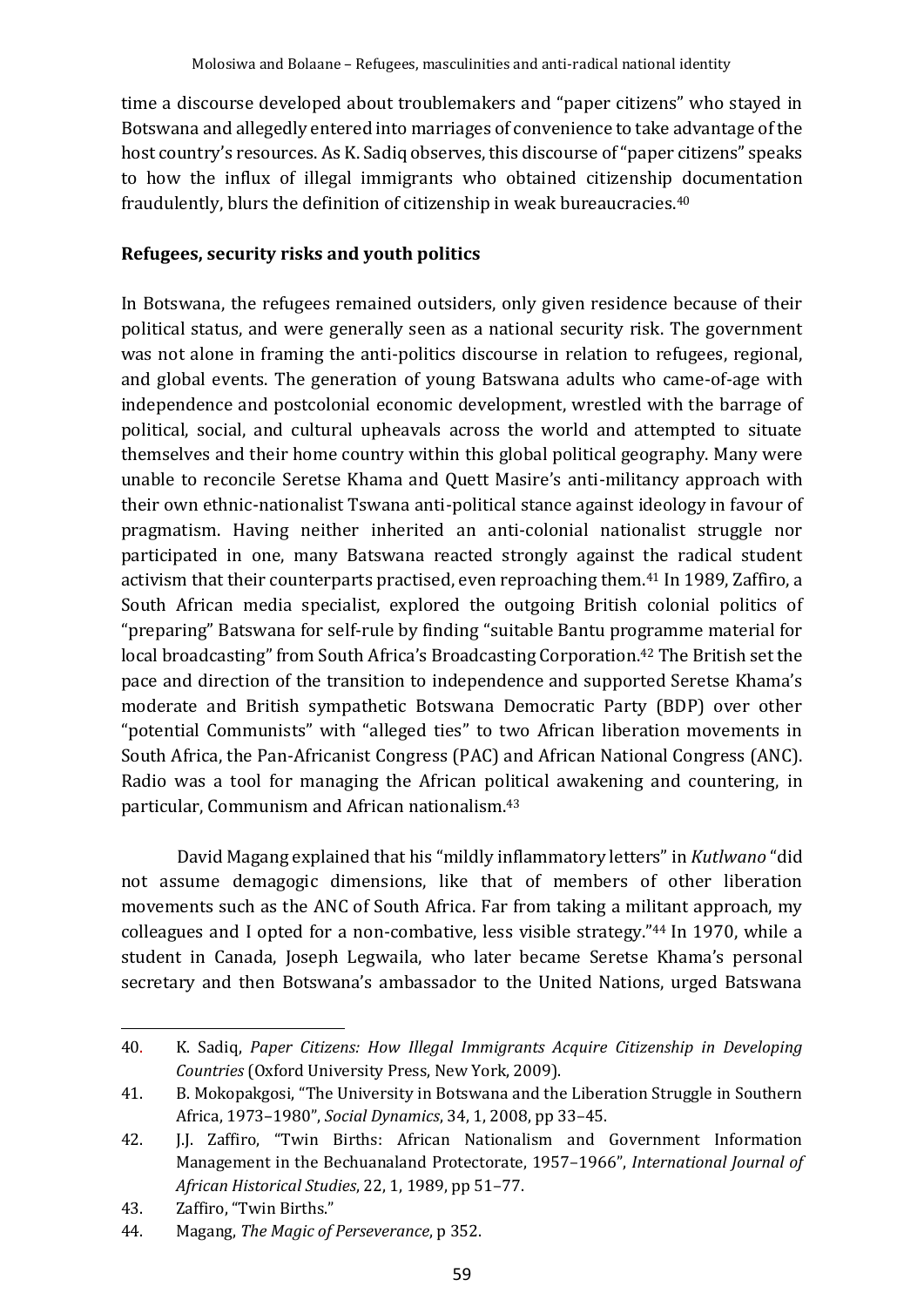youth to be aware of the "demoralizing youth revolutions and counter-revolutions" of the late 1960s. Such radical action, he said, was "not in conformity with the philosophy of those of us who come from peaceful societies where law and order are inherent." Belligerence and "cancerous foreign influence," he wrote, would lead Batswana astray.<sup>45</sup>

The new University of Botswana and Swaziland campus, opened in Gaborone in 1975 following the withdrawal of the National University of Lesotho from the University of Botswana, Lesotho and Swaziland (UBLS), was an important site where refugees and Batswana youth interacted. <sup>46</sup> Khama's government offered accommodation and employment to the handful of radical South African refugee teachers and students, most of whom fled South Africa because of their participation in the South African Student Organisation (SASO) and other student associations. Their affiliations were recorded on the reports which the Botswana police submitted to the refugee advisory council. These reports were used to decide the refugees' asylum status and gauge and ascertain their level of militancy and possible troublemaking.

The refugee students, however, frequently clashed with the university's administration, which monitored them closely, as the government did Swaneng Hill staff. Khama warned refugee students in 1978:

We will not allow you to turn us into what you think we should be. Some of you come from oppressive societies and we are very happy to share our freedom with you in the spirit of African brotherhood, but on condition that you do not abuse your stay here and the freedom you enjoy from it. We will be prepared to ask any one of you who tries to incite our students to disobey established authority in this country to leave us in peace.<sup>47</sup>

Khama therefore viewed their participation in student politics with great unease. By invoking the extended familial bonds of southern Africans (Tswana and Sotho of South Africa and Botswana being either direct kin or culturally similar cousins) through a "spirit of African brotherhood", Khama aimed to pacify antagonists who wanted to continue their activism in Botswana. Some of the foreign students became student council presidents and were often singled out for extra discipline for orchestrating a string of protests that took place on campus in the late 1970s. Khama cautioned students that their stay at the University should not entail "devotion of the study of nihilistic philosophies and destructive revolutionary dogmas which have no relevance whatsoever to prevailing circumstances in your countries".<sup>48</sup> Members of the so-called "Soweto group", which led the protests and criticised university officials publicly, were deported.<sup>49</sup> The protests staged by refugees before crossing the border, as well as the riots some of them led in Botswana, made all refugees "radical politicians".

49. Mokopakgosi, "The University in Botswana and the Liberation Struggle", p 41.

<sup>45.</sup> J.M.J. Legwaila, "A Message of Goodwill to the Youth of Botswana", *Kutlwano*, November 1970, p 19.

<sup>46.</sup> Mokopakgosi, "The University in Botswana and the Liberation Struggle", pp 33–45.

<sup>47.</sup> Mokopakgosi, "The University in Botswana and the Liberation Struggle", p 42.

<sup>48.</sup> Mokopakgosi, "The University in Botswana and the Liberation Struggle", p 42.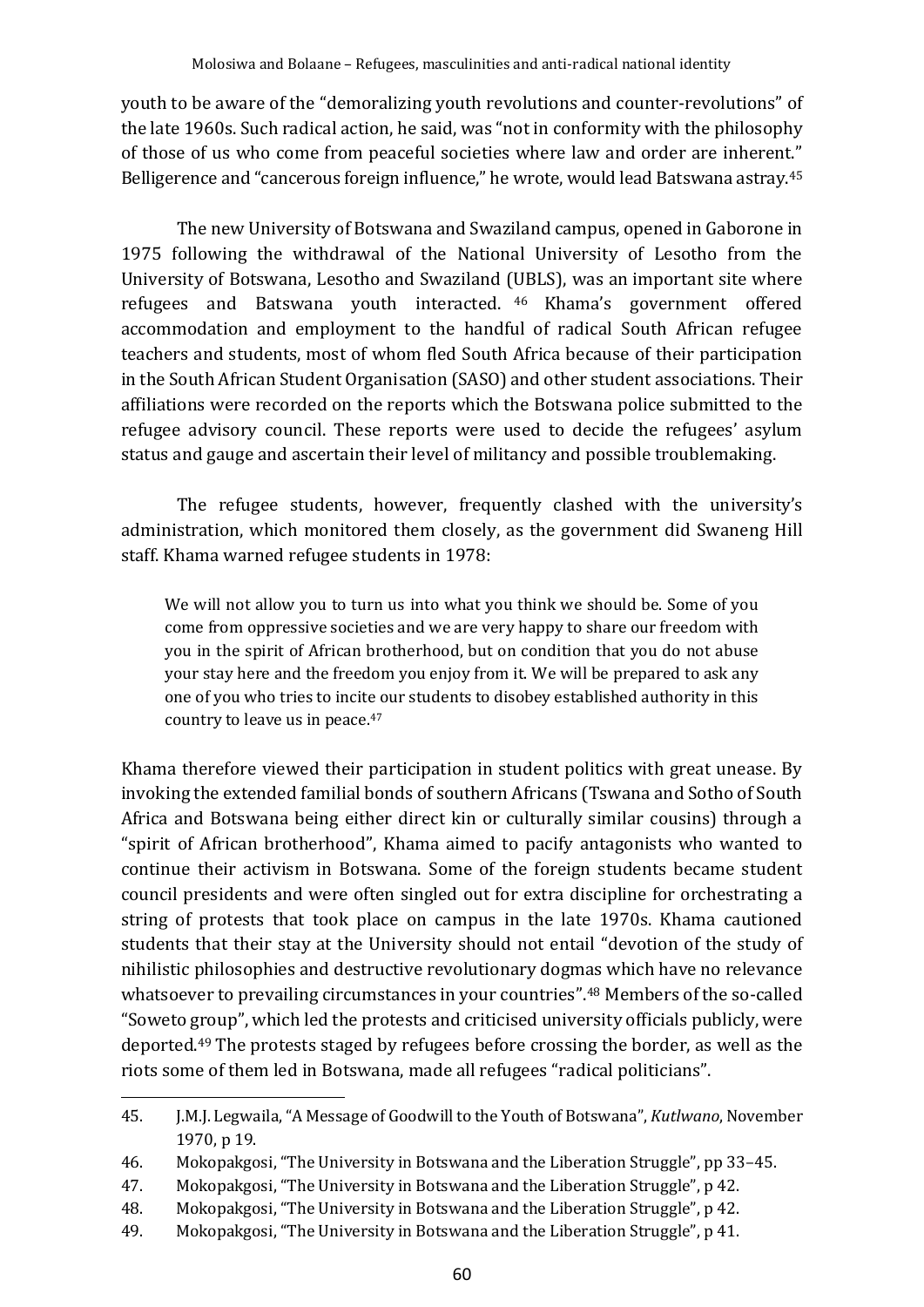#### **Anxieties about refugees and radical politics**

Radical politics threatened stability, peace, and notions of Tswana masculinity that were evidently pragmatic and more conservative, and therefore contradicted Botswana historian, Wazha Marapedi's argument that Batswana migrant men working in the South African mines "stuck tenaciously" to their own culture.<sup>50</sup> This narrative has a long history in Botswana itself. Botswana's way forward was to maintain, as Seretse Khama urged, the society their "forefathers" had built. <sup>51</sup> Batswana people have a long history of accommodating refugees since at least as early as the mid-nineteenth century when Batswana *merafe* (ethnic groups) absorbed *bafaladi* (refugees) who fled during the *difaqane/mfecane* in the wake of the Zulu state's consolidation and expansion that shook the subcontinent.<sup>52</sup> This history was recalled when in 1967–1968 over 3 000 Hambukushu and WaYei peasants, displaced respectively in Namibia and southern Angola by the liberation struggle, fled into the most north-western corner of Botswana in the Okavango Delta. Seretse Khama and his English wife, Ruth, visited them and granted them citizenship, celebrating their basket-weaving talents that today are a tourist symbol.<sup>53</sup> But they were peasants and ostensibly neither political nor troublemakers like the Zimbabwean and South African refugees/exiles. Thus, not all refugees in Botswana were deemed the same. Radical politics was the dividing line.

In 1981, Oliver Tambo, then head of the ANC in exile, thanked President Masire for Botswana's commitment to the liberation struggle. He hoped that ANC exiles were not "troublemakers" like the Zimbabweans who at Dukwi refugee camp "got involved" with local Batswana women, much to the chagrin of local patriarchs.<sup>54</sup> Botswana policy was "not to alienate but to encourage [refugees] to be involved in activities on the same basis as locals," yet friction escalated between locals and refugees over limited resources.<sup>55</sup> Regardless, all refugees were detained after crossing the border and heard before special refugee advisory councils in order to determine whether or not they were "genuine". 56

<sup>50.</sup> W.G. Morapedi, "Acculturation and Botswana Migrant Miners in South Africa, 1930– 1980", *Afrika Zamani*, 15/16, 2007/2008, pp 45–62.

<sup>51.</sup> Khama, *From the Frontline,* pp 322–324.

<sup>52.</sup> See among others, C. Hamilton, (ed.), *The Mfecane Aftermath: Reconstructive Debates in Southern African History* (Wits University Press, Johannesburg, 1995); J. Cobbing, "The Mfecane as Alibi: Thoughts on Dithakong and Mbolompo, "*The Journal of African History*, 29, 3, 1988, pp 487-519.

<sup>53.</sup> Parsons, Henderson and Tlou, *Seretse Khama*, p 255.

<sup>54.</sup> Botswana National Archives and Records Services (hereafter BNARS): Office of the President, Files (OP) 27/1 Liberation Movements, Record of Discussions between H.E. President Dr Q.K.J. Masire and Oliver Tambo, president of the ANC at Gaborone, 27 August 1981.

<sup>55.</sup> BNARS: Office of the President Files (OP) 27/1 Liberation Movements, 27 August 1981.

<sup>56.</sup> BNARS: Office of the President Files (OP) 27/1 Liberation Movements, 27 August 1981.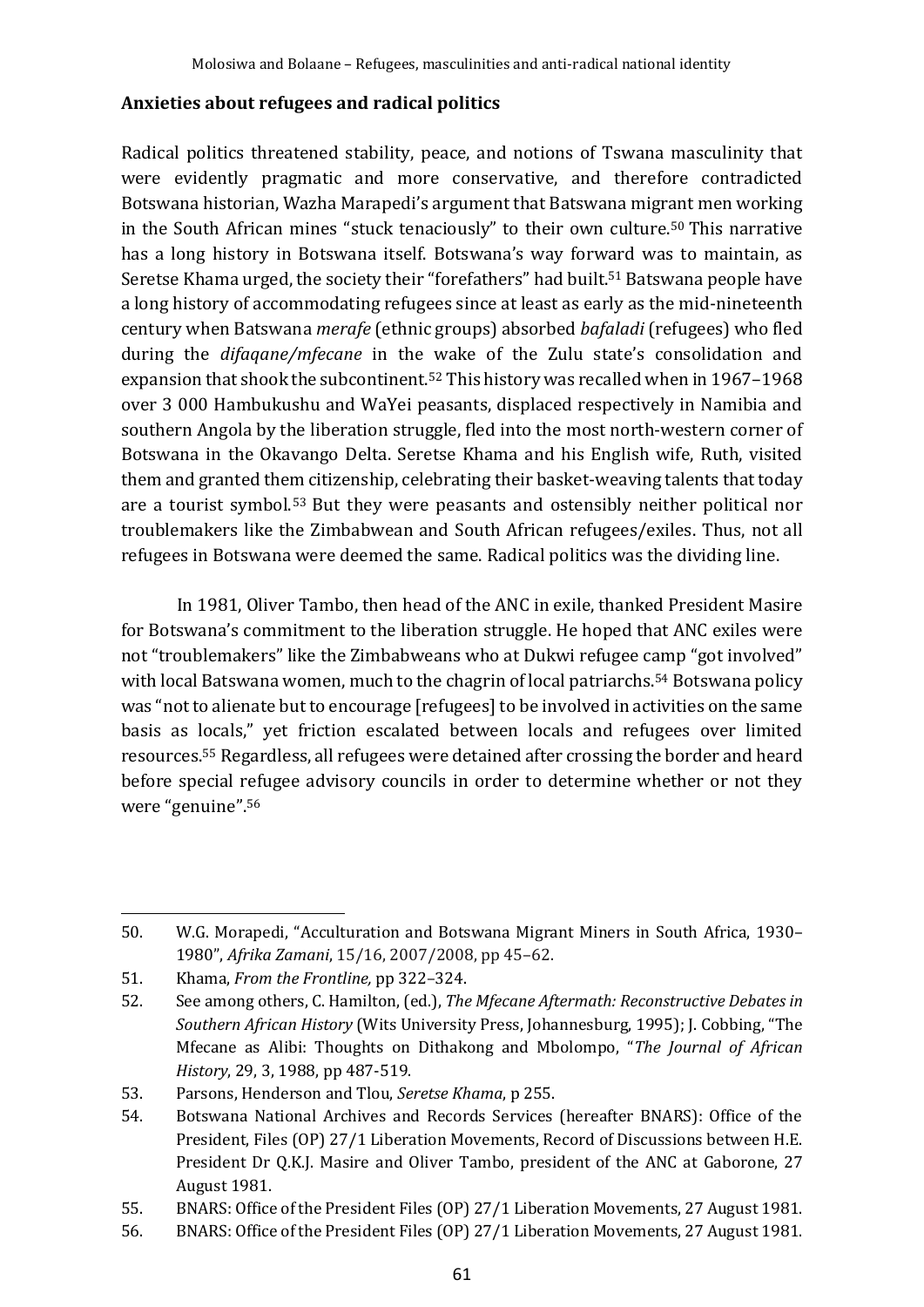Refugees were required to go to the nearest police station and fill out a report, be interviewed, and submit a statement explaining why they qualified as political refugees. The police officer reported whether or not the refugee appeared "genuine" based on political affiliations, employment history, connections in Botswana, intentions on entering and leaving Botswana, and other criteria. The point was certainly to prevent Rhodesian and South African spies from penetrating refugee networks and perpetrating acts of sabotage. The Refugee Advisory Council, which drew its membership from senior officers in the police service, district administration and immigration department, then summoned the refugee to appear for questioning upon which official political asylum was either granted or denied.<sup>57</sup> The resentment stemming from the belief that better educated refugees took teaching and other jobs, which the Batswana deserved, fuelled the tension.<sup>58</sup> Conflicts also arose over housing because many refugees in the towns found accommodation whereas Batswana squatters (controversially known as *maipaafela* for subverting land policy), a potentially "politically explosive problem", <sup>59</sup> had a longer wait despite official decrees that "all Botswana people are free to live where they can make a living".<sup>60</sup>

The tensions surrounding qualification for asylum are illustrated in Bessie Head's novel, *When Rain Clouds Gather*, which though fictional, draws from her personal experiences while living in Botswana. Here the hostility towards refugees is explored in unsettling detail. The chief of the village in which the novel's main character, Makhaya, made his new home threatened him, saying: "The only man who knows how to do things here is a Botswana man. Most of the trouble here is caused by people from outside and we don't want you. We want you to get out."<sup>61</sup> This moment eloquently captures how central the analysis of Botswana masculinity itself, and in relation to "foreign genders", is to understanding Botswana's position in southern African liberation struggles and its postcolonial development.

The threat of political radicalism was palpable in the townships, especially Lobatse and Francistown, which bordered South Africa and Southern Rhodesia (later Zimbabwe) respectively. With their large population of political refugees and their beer halls becoming the hotbed of political activism, the townships provided a potential

61. Head, *When Rain Clouds Gather*, p 65.

<sup>57.</sup> BNARS: OP7/16, Selebi-Phikwe Visit of the Hon. F.M.K. Kgabo, Minister of Local Government and Lands, Savingram from Permanent Secretary, Ministry of Local Government and Lands to Permanent Secretary to the President, 18 June 1971. The Refugee Advisory Council, established under section 4 of Botswana's Refugee (Recognition and Control) Act of 1967. See E. Macharia-Mokobi and J. Pfumorodzi, "Adavancing Refugee Protection in Botswana through Improved Refugee Status Determination", *African Human Rights Law Journal,* 13, 1, 2013, p 172.

<sup>58.</sup> BNARS: OP 27/78, Refugee Resettlement and Education in Botswana, 12 January 1979 – 4 January 1983.

<sup>59.</sup> BNARS: OP7/16, Selebi-Phikwe Visit of the Hon. F.M.K. Kgabo, 18 June 1971.

<sup>60.</sup> BNARS: OP7/16 Selebi-Phikwe Town Council Notes for the Minister of Local Government and Lands for Visit to Selebi-Phikwe, 15 June 1971.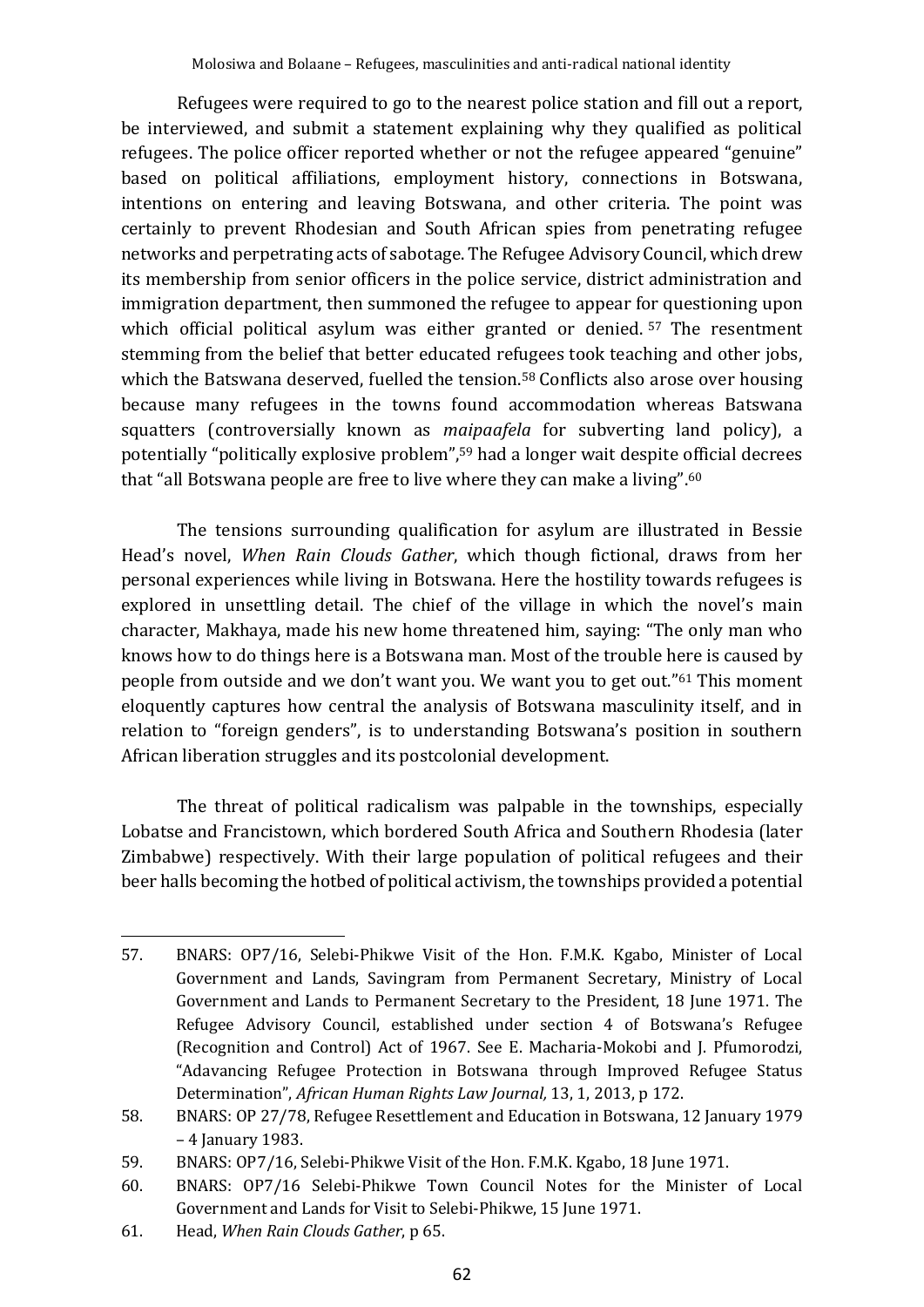refuge for guerrillas from the surrounding white minority-controlled countries.<sup>62</sup> In *When Rain Clouds Gather*, Head summarised why the novel's main character, Makhaya, was initially distrusted by Batswana villagers who eventually embraced him: "…foreign men were a fearful unpredictable quantity in an otherwise predictable world." <sup>63</sup> She wrote: "Politicians were supposed to be feared in Botswana", and Makhaya, an educated black South African man, was initially assumed to be one.<sup>64</sup>

Head's novel in many ways foreshadowed the experiences of Michael Dingake. Born in Bobonong (Bobirwa Sub-district, eastern Botswana), he was educated in Johannesburg where he was radicalised and joined the ANC. Imprisoned for fifteen years on Robben Island, Dingake wrote in his 1987 memoir, *My Fight against Apartheid*, about the tepid political atmosphere in Botswana in the 1970s and 1980s. He found it "embarrassing" to witness scores across the world organise divestment campaigns and implored Batswana to become "conscientized on the essence of apartheid and how it affects them as individuals and as nations" and mobilise mass solidarity organisations toward the struggle against apartheid. Many ordinary Batswana, he claimed, remained "indifferent and aloof" and sometimes "openly hostile" to the cause of their kin across the border.<sup>65</sup>

These attitudes towards refugees, Dingake explained, were most visible by the way Batswana pejoratively called them *batswakwa* (aliens). In a lengthy critique of this exclusionary discourse on the *batswakwa*, Dingake argued that Batswana were deeply indebted to "the hospitality and magnanimity of our black brothers across the border" and pointed out that over many decades they depended on them to earn their livelihoods in South Africa. Batswana were obligated to reciprocate both the hospitality and solidarity with South Africans who, he said, never rejected them as "foreigners". He emphasised:

Before political independence we depended very much on our South African brothers when we earned a livelihood in their economy. We were never subjected to subtle discriminations as practised here against "Batswakwa" except by the common enemy – the colour bar/apartheid state. In fact, it was our black brothers who taught us how to survive, how to cheat the pass laws and how to enjoy the limited accommodation with them. We were welcome. We were welcome in the ghettos, in the factories and in the schools. The parents whose children did not find vacancies because of our admission to their limited schools did not curse "Batswakwa". Today we can boast of national leaders who are leading us in the righteous path of independence, who are products of the hospitality and magnanimity of our black brothers across the border.<sup>66</sup>

<sup>62.</sup> Parsons, "The Pipeline", pp 17–32; and Mgadla, "'A Good Measure of Sacrifice", pp 33– 53.

<sup>63.</sup> Head, *When Rain Clouds Gather*, p 72.

<sup>64.</sup> Head, *When Rain Clouds Gather*, p 111.

<sup>65.</sup> M. Dingake, *My Fight against Apartheid* (Kliptown Books, Johannesburg, 1987), p 241.

<sup>66.</sup> Dingake, *My Fight against Apartheid*, p 241.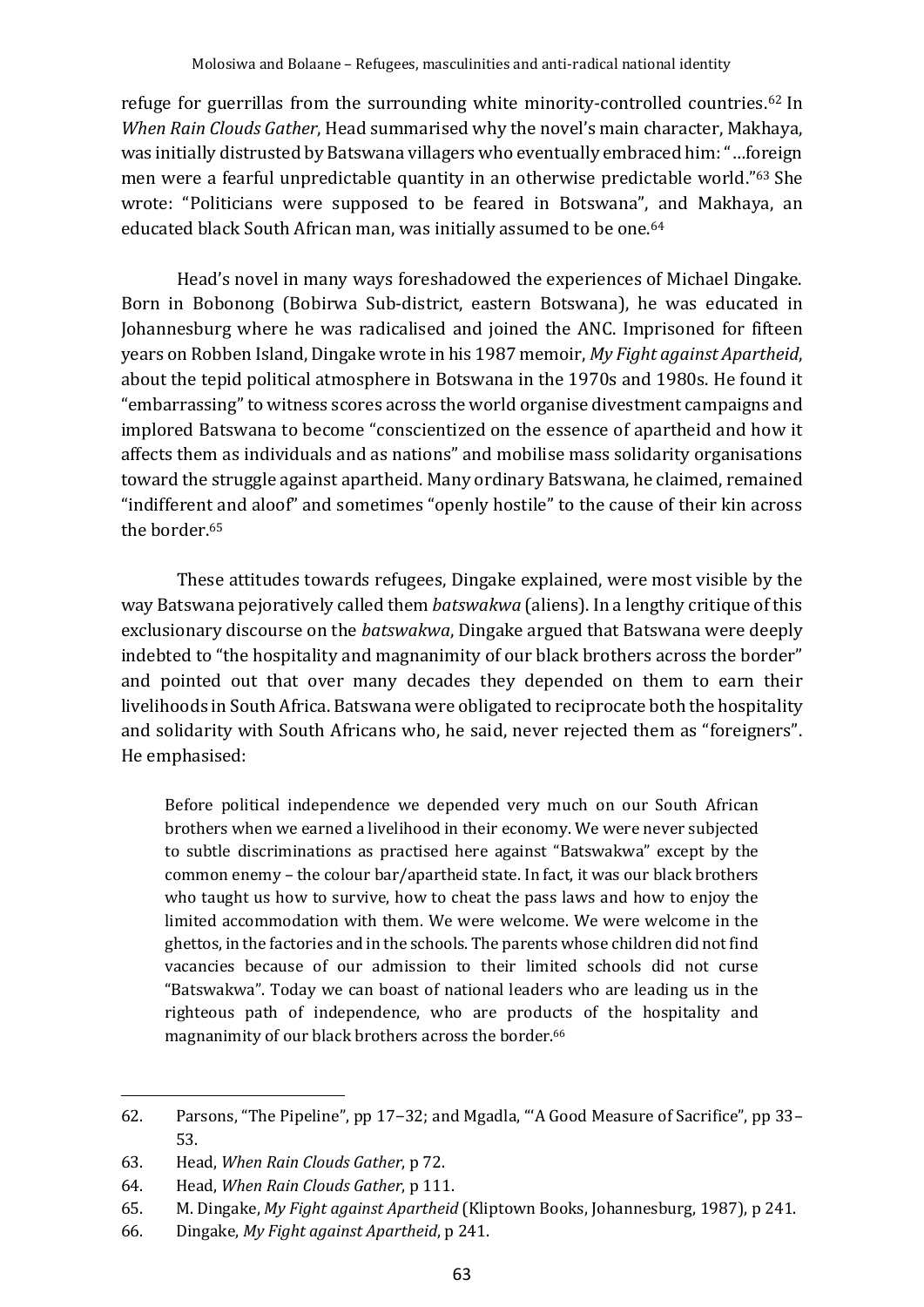As citizens of an independent black republic, therefore, individual Batswana had a moral duty to receive refugees, extend protections and amenities, such as education and employment, and include *batswakwa* within the fold of Botswana culture and society.

When he was released from Robben Island in 1981 and returned to Botswana, the country celebrated his safe homecoming and cheered his freedom fighting. However, the majority urged him to retire, or "detach" from his politics in South Africa. Dingake recalled hearing Batswana cry after him, "You've done your bit. Relax! Someone can carry on where you left off!" They wanted him to devote his time to his family and his country instead. While Batswana generally accepted him as one of their own, there was always that unease about his experiences as a radical South African politician. Dingake traced such sentiments to the first, long year of his imprisonment when his father travelled around Botswana from village kgotla to kgotla, seeking assistance and information on his son's condition. Many said to his father, "Your son is a renegade. He should have concerned himself with the political and other developments of his country. Instead, he goes and meddles in other people's affairs". 67

The distance Batswana placed themselves from the politics of militancy, abrasiveness and troublemaking ("other people's affairs") must be placed in historical context. Batswana abhorred apartheid in no uncertain terms. Indeed, the stories of bloody Boer/Afrikaner raids and cattle theft against Tswana villages and the memories of generations of men and women who worked in the violently racist and dehumanising conditions on the mines and in the homes of white South Africa are deeply ingrained in the collective, national historical consciousness of Botswana. Dingake's "renegade" radicalism helps reveal the tension in Botswana's supposedly anti-political culture of peace and accommodation of refugees, and simultaneous exclusion of a category of radical men.

# **Anti-radical masculinities legislation: The Citizenship Act**

The 1970s were a pivotal period of shifting gendered terrain that laid the groundwork for transformational political struggles in the late 1980s and 1990s. The political rhetoric around Batswana manhood and anxieties about the refugees reached a climax when the relationship between Tswana masculinity and the state was formally legislated with the passage of the Citizenship Act in 1982, which was amended in 1984. By passing this highly gendered law, the Botswana state legislated a narrowing conception of a masculine citizenry.

This law affirmed the male-oriented, patriarchal authority of Botswana society by excluding "foreign" masculinities and their association with the radical politics of refugees. Officially, however, it shifted universal citizenship by birth to citizenship by descent. For Botswana society, citizenship was always through the father who had to be a citizen, and through the mother only if she were unmarried at the time of the birth

<sup>67.</sup> Dingake, *My Fight Against Apartheid*, p 235.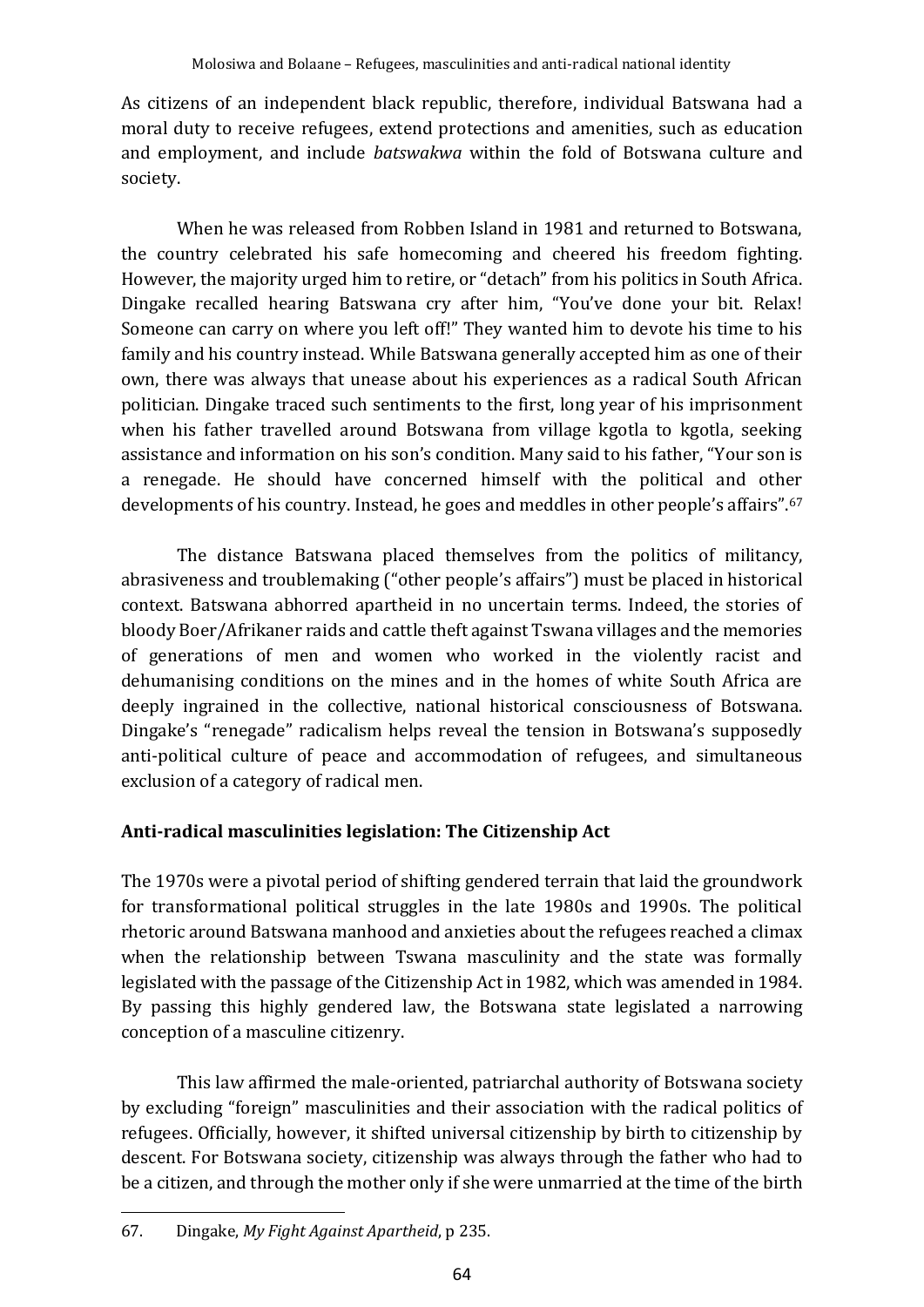of her children. Otherwise, children born in Botswana to a Motswana woman married to a non-citizen were "aliens in the land of their birth". <sup>68</sup> This was precisely the case of Unity Dow, whose oldest daughter was a citizen, born out of wedlock, but whose younger daughters were born in Botswana after their Motswana mother and American father had wed.<sup>69</sup> This case drew support from the Botswana women's movement whose role in the fight for women's citizenship rights is well articulated in recent feminist scholarship on Botswana.<sup>70</sup> The denial of citizenship rights to these children was legislated for in Section 5 (1), which states: "A person born outside Botswana shall be a citizen of Botswana by descent if, at the time of birth (a) his father was a citizen of Botswana …" 71

The impetus of the law was the so-called "paper citizen" situation, creating an offence alleged against "thankless" refugees who "exploited" Botswana, benefiting from its sanctuary and international aid but who professed no loyalty to their host country. As mentioned above, in his critique of the increasing reliance on official documents for identification in the developing world, Kamal Sadiq advances the theory of paper citizenship wherein fraudulently obtained paperwork often confers documentary citizenship on illegal immigrants.<sup>72</sup> In Botswana, discourse on "paper citizens" initially framed Zimbabweans who returned home to their liberated country after 1980, many of whom were said to have taken their Batswana wives back to Zimbabwe. Subsequently, the perceived crisis worsened and shifted to South Africans who continued to cross into Botswana. Concomitant with the belief in the early 1980s among Batswana and the African National Congress (ANC) that apartheid would not fall any time soon, Batswana resented the fact that many refugees were simply allowed to live as permanent residents, attend university, take jobs, marry Batswana women, become citizens and thus make Batswana lives vulnerable to South African incursions.<sup>73</sup>

The hostility towards outsiders marrying local women and assuming citizenship in their spouses' countries was a feature of political discourse in early postcolonial southern Africa. This discourse was shaped by the experiences of ruling class elites, such as José Eduardo dos Santos of Angola, Seretse Khama, and Zimbabwe's Robert Mugabe, all of whom had earlier felt unwelcome in the foreign countries where

<sup>68.</sup> Government of Botswana, *Citizenship Act No. 25 of 1982.*

<sup>69.</sup> Dow (ed.), *The Citizenship Case.*

<sup>70.</sup> Bauer, "Update on the Women's Movement in Botswana", pp 26–30; G. Bauer, "What is Wrong with a Woman Being Chief? Women Chiefs and Symbolic Substantive Representation in Botswana", *Journal of Asian and African Studies*, 5, 2, 2016, pp 222– 237; M.M.M. Bolaane, "Interviews, Court Statements and Speeches: Introduction", in M.M.M. Bolaane, M.S. Lederer, L.S. Molema and C. Rapoo (eds.), *Botswana Women Write* (University of KwaZulu- Natal Press, Pietermaritzburg, 2019), pp 398–401.

<sup>71.</sup> Government of Botswana, *Citizenship Act No.25 of 1982*, Section 5 (1).

<sup>72.</sup> Sadiq, *Paper Citizens*.

<sup>73.</sup> J. van Allen, '"Bad Future Things' and Liberatory Moments: Capitalism, Gender, and the State in Botswana", *Radical History Review*, 76, 2000, pp 136–168.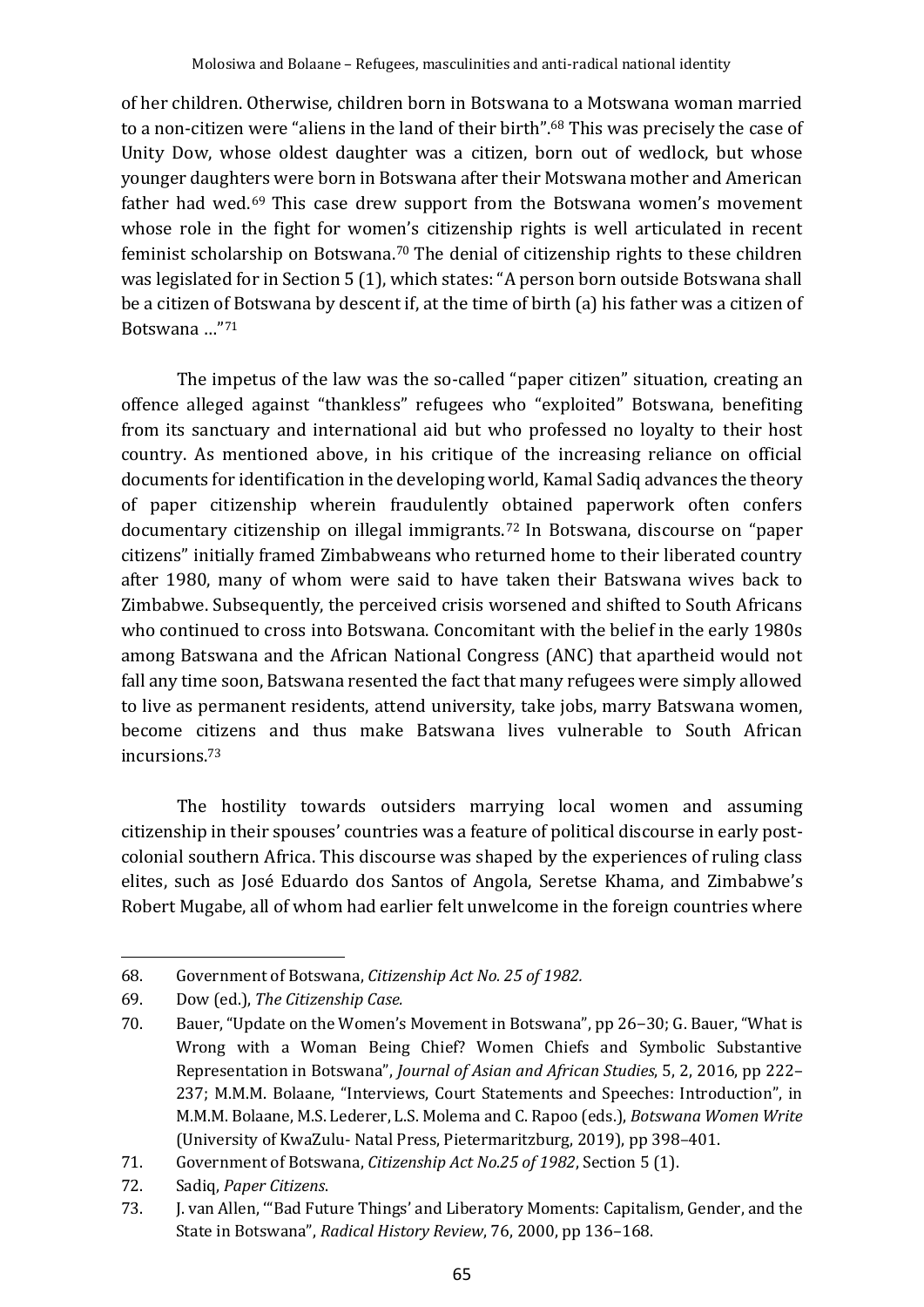they were married.<sup>74</sup> Perhaps Seretse Khama's experiences of rejection following his marriage to a white woman earlier in colonial Botswana shaped the Batswana's political views of marriage between foreigners and locals. Khama had married Ruth Williams, a white British woman, in 1948 while studying towards a law degree in England. Opposition to this racially-mixed marriage became a site of convergence of patriarchal interests as the National Party in South Africa (with its anti-miscegenation laws), Botswana's colonial master (the British) and the Bangwato chieftaincy formed an unusual alliance against what they viewed as subversion of their respective powers.<sup>75</sup> The South African National Party and the British administration were racist masculinities that infantilised all black people while the historically deep-rooted power of the Tswana patriarchy presented a type of masculinity wherein young men could not get married without consent from male elders. The Bangwato royalty could therefore not fathom the idea of an heir to their throne marrying across racial lines and without consent from his male elders.

Khama's marriage to Ruth Williams thus presented a threat to this tripartite of masculinities in a racial context. Eventually, the unique convergence of patriarchal interests led to Seretse's banishment from his country until he was allowed to return in 1956 following his renunciation of his claim to the Bangwato throne.<sup>76</sup> Patriarchal opposition to interracial marriage was, however, not unique to Botswana. Across imperial Britain, crossing racial sexual boundaries was deplorable and dangerous, with white women who married black men variously described in condescending racial terms as "women of a very low type", <sup>77</sup> degenerate "agents of subversion" of colonial masculinities and in many other gendered and racially-charged epithets.<sup>78</sup>

Political scientist Judith van Allen contends that the Botswana state used a refugee problem to solve the gender problem of the nascent working class of women, matrifocal families, plummeting marriage rates, and a group of women's organisations that emerged in the early 1970s. She writes:

<sup>74.</sup> A.P. Cheater and R.B. Gaidzanwa, "Citizenship in Neo-patrilineal States: Gender and Mobility in Southern Africa", *Journal of Southern African Studies*, 22, 2, 1996, p 196.

<sup>75.</sup> One of the very first pieces of legislation that the National Party passed with its rise to power in 1948 was the Prohibition of Mixed Marriages Act, Act No. 55 of 1949, that forbade marriages across racial lines. See for example, C.K. Jacobson, A.Y. Amoateng, and T.B. Heaton, "Inter-racial Marriages in South Africa"*, Journal of Comparative Family Studies,* 35, 3, 2004, pp 443–458.

<sup>76.</sup> M. Dutfield, *A Marriage of Inconvenience: The Persecution of Ruth and Seretse Khama* (U. Hyman, London, 1990).

<sup>77.</sup> L. Tabili, "Women of a Very Low Type': Crossing Racial Boundaries in Imperial Britain", in L.L. Frader and S.O. Rose (eds), *Gender and Class in Modern Europe* (Cornell University Press, Ithaca and London, 1996), pp 165–192.

<sup>78.</sup> T. Keegan, "Gender, Degeneration and Sexual Danger: Imagining Race and Class in South Africa, ca. 1912", *Journal of Southern African Studies*, 27, 3, Special Issue for Shula Marks 2001, pp 459–477; M. Mushonga, "White Power, White Desire: Miscegenation in Southern Rhodesia, Zimbabwe", *African Journal of History and Culture*, 5, 1, 2013, pp 1–2.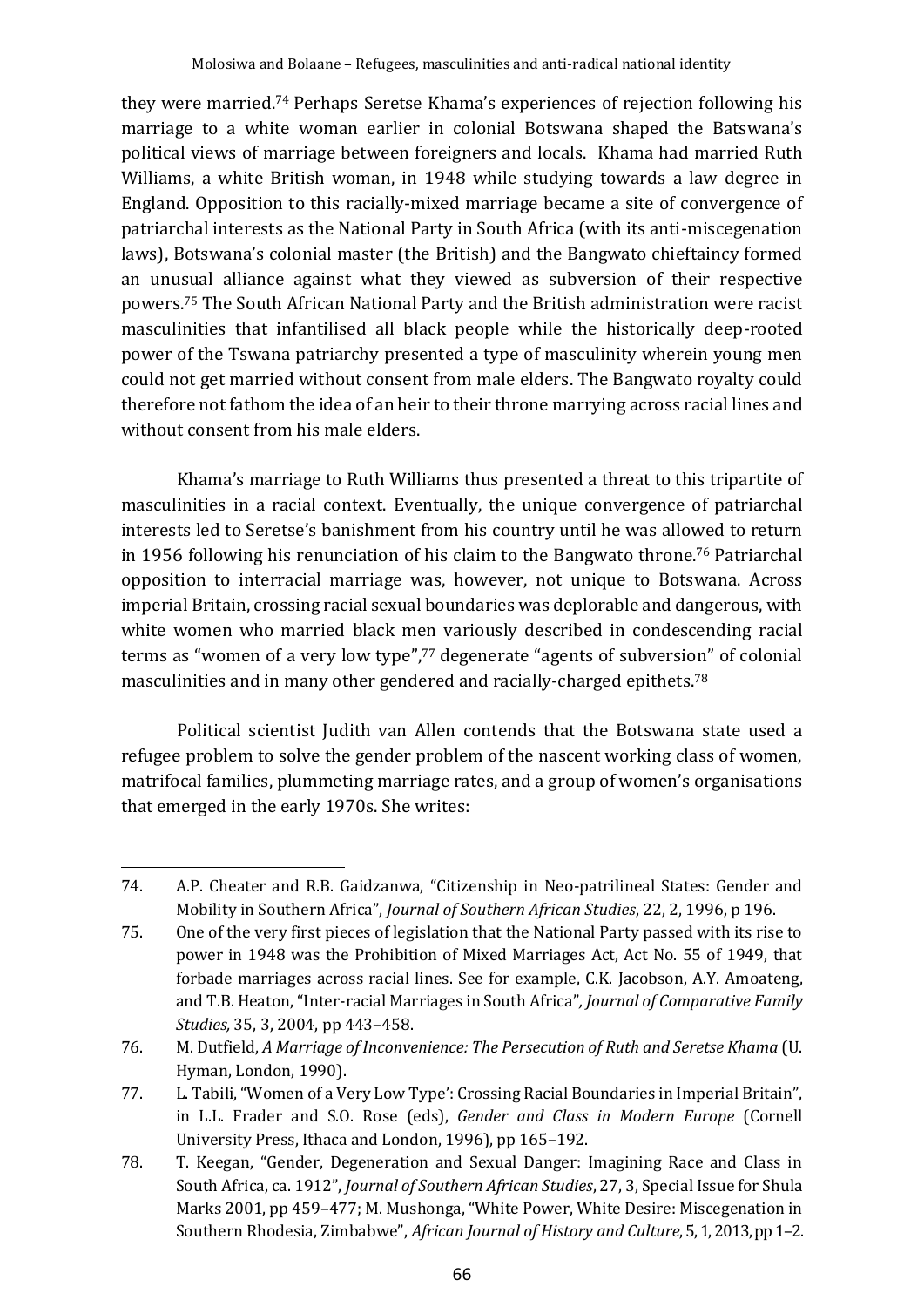Although the government never wavered from its actual policy of welcoming refugees in defiance of Pretoria, its discourse partly shifted to one of restricting refugees, and, not accidentally, of appearing to offer men – primarily as husbands or potential husbands, and secondarily as fathers – reassurance that they had not, after all, "lost control over "their women". That is, the government did not just use the existing gender domination system to "solve" a perceived refugee problem. It used the anxiety over refugees as a tool to attempt to "solve" a perceived gender problem – the fear and anger often expressed by men at all levels of society, from the Attorney General to mine workers to cattle herders, that women were getting out of control, which, to be fair though not sympathetic to the men, was absolutely true.<sup>79</sup>

Van Allen's analysis speaks directly to the way the citizenship law was used as a tool to "repackage the traditional patriarchy and patrilineal entitlements" with a view to control, and perhaps challenge, the citizenship rights of women married to foreign men.<sup>80</sup> We extend van Allen's thesis and argue that the Citizenship Act also solved the specific gender problem of masculinity by excluding, as a category of men, refugees and their associated radical politics and thus legislated for political and cultural ideals of a national Botswana masculinity. As a frontline state, Botswana's "peaceful" rural masculinity (discussed previously) helped redefine citizenship in the light of the forced migrant *batswakwa* of southern African refugees/exiles and their radical politics. It provided examples against which to define and legislate national, masculine citizenship by excluding foreign men and their foreign ideologies antithetical to the "peaceful" nation of farmers: Botswana.

In his 2008 autobiography, David Magang, who headed the Law Reform Committee that drafted the Act in 1980, wrote that its target was refugees who "hunted for indigenous suitors and entered into marriages of convenience, with hardly any emotional attachment whatsoever". <sup>81</sup> In Unity Dow's 1992 suit against the government and its subsequent appeal, the Attorney General justified the law because at the time, before South Africa's democratic transition, there was a necessity to "safeguard sovereignty in a large country with a small population and many attractions for the immigrant". <sup>82</sup> Radical refugees were a "security risk" who made Botswana vulnerable to Rhodesian and South African incursions. They were also "paper citizens", entering into marriages of convenience, to take advantage of generous aid, schools and resources.

The Attorney General, defending the law, further argued that discrimination against women (the basis of Unity Dow's case was that this was unconstitutional) remained applicable in 1992 because "Botswana society is patrilineal" and was needed

<sup>79.</sup> Van Allen, "Bad Future Things", p 157. For further insight see R. Mookodi, "Women's Life in Botswana", *Canadian Journal of African Studies*, 16, 2, 1972, pp 357–358.

<sup>80.</sup> Cheater and Gaidzanwa, "Citizenship in Neo-patrilineal States", pp 196–197.

<sup>81.</sup> Magang, *The Magic of Perseverance*, p 371.

<sup>82.</sup> Dow (ed.), *The Citizenship Case*.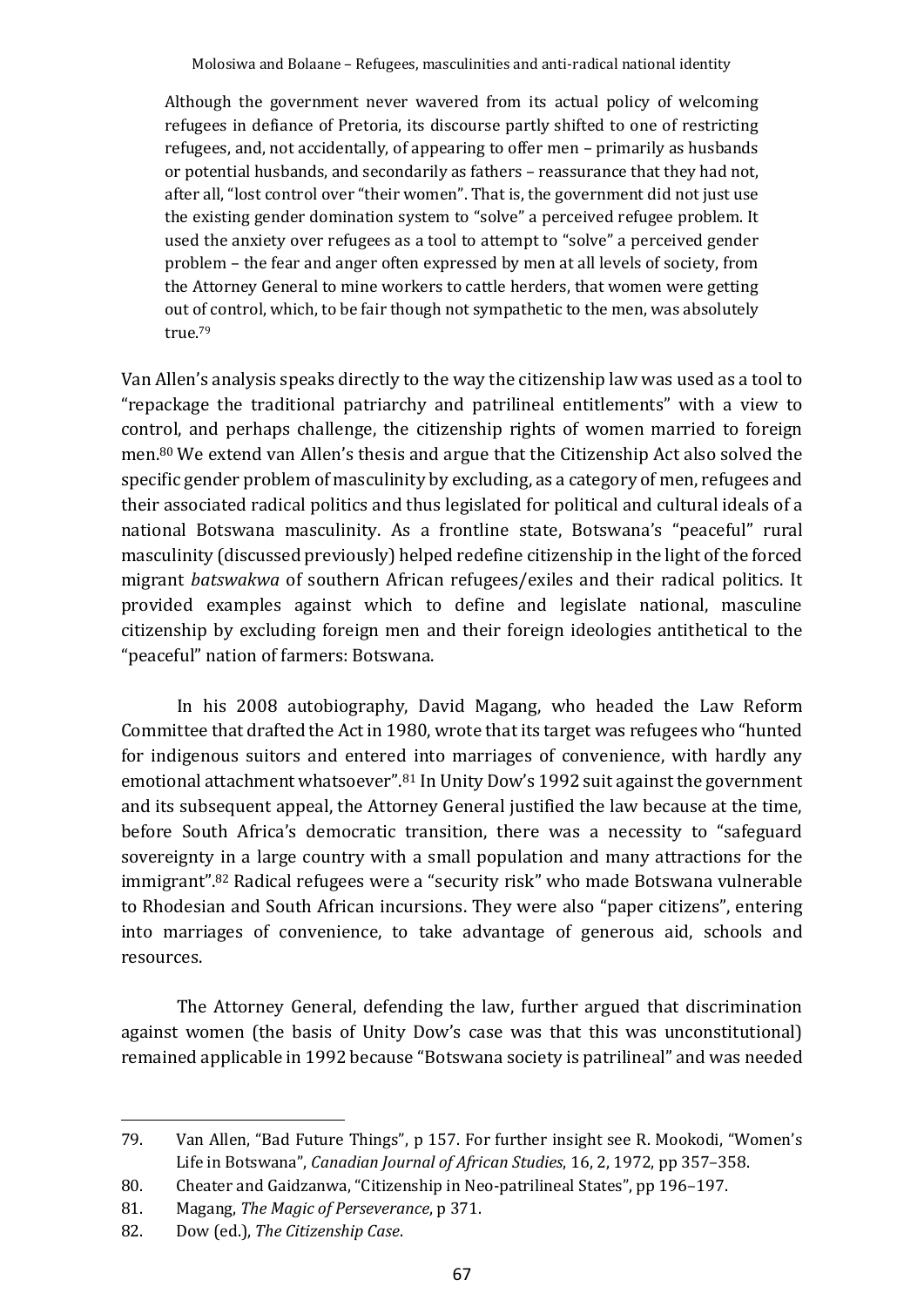"to preserve the male orientation of Botswana society". <sup>83</sup> This therefore solved the double gender problem of subordinating Batswana women, who behaved "like men" in their political organisations and whose marriages to foreign men were supposedly subversive of the country's post-colonial neo-patrilineage. The import of this law was therefore to diminish the citizenship rights of mobile women whose marriage unions transcended national lines by denying their children and husbands citizenship. It privileged the rural roots of Botswana patriarchy and masculinity against the radical politics of the region and globally because of the international feminists' interest in the case and solidarity with Unity Dow. <sup>84</sup> Indeed, in her suit against the government, Unity Dow explained: "…traditionalists charged that I was influenced by foreign ideas and that I was seeking to change their culture." She continued:

There is no justification for the assumption that Batswana women who marry foreigners are more likely than Batswana men marrying foreign women, to be tricked into marriage by persons seeking to marry merely to obtain the benefits of Botswana citizenship.<sup>85</sup>

The state used the truism that Botswana has a more "peaceful history" than most to "connect" the problem of women and refugees and to assert control over challenges to its authority and image of a peaceful country under protective, disciplinary, "male oriented" patriarchal authority.<sup>86</sup>

The Citizenship Act reaffirmed Botswana's Tswana-centric cultural and political identities by delegitimising southern Africa's radical ideological alternatives. The masculinity of citizenship was used not only to exclude categories of women (those married to foreign men) but also the category of foreign men. Foreign masculinities antithetical to the peaceful, rural, self-reliant ethic of Botswana masculinity undermined the patriarchal authority and sovereignty of the Botswana state, making it vulnerable to incursions. The law was as much about controlling women as it was about securing Batswana manhood in such precarious times. Botswana citizenship was denied to troublemakers, paper citizens, and *batswakwa* whose perceived radical political masculinity was a security risk and exploitative of a peaceful country.

The restrictive Citizenship Act, however, had the unintended consequences of catalysing a greater women's political movement, which culminated in international women's and human rights solidarity and Unity Dow's famously successful lawsuit in which the Act was ruled unconstitutional in 1992. With a decade of international African and Western women's feminist and human rights activism for support, Unity

<sup>83.</sup> Attorney General *v*. Unity Dow, 1992 BLR 119 (CA), Court of Appeal (Full Bench), Lobatse. Available at [http://citizenshiprightsafrica.org/wp-content/uploads/1992/07/AG-vs-](about:blank)[Dow-CA.pdf.](about:blank) Accessed 19 October 2020.

<sup>84.</sup> Van Allen, "Bad Future Things", p 157.

<sup>85.</sup> Dow, "How the Global Informs the Local," pp 319–328.

<sup>86.</sup> A.N. Leslie, *Social Movements and Democracy in Africa: The Impact of Women's Struggle for Equal Rights in Botswana* (Routledge, New York, 2006), p 58.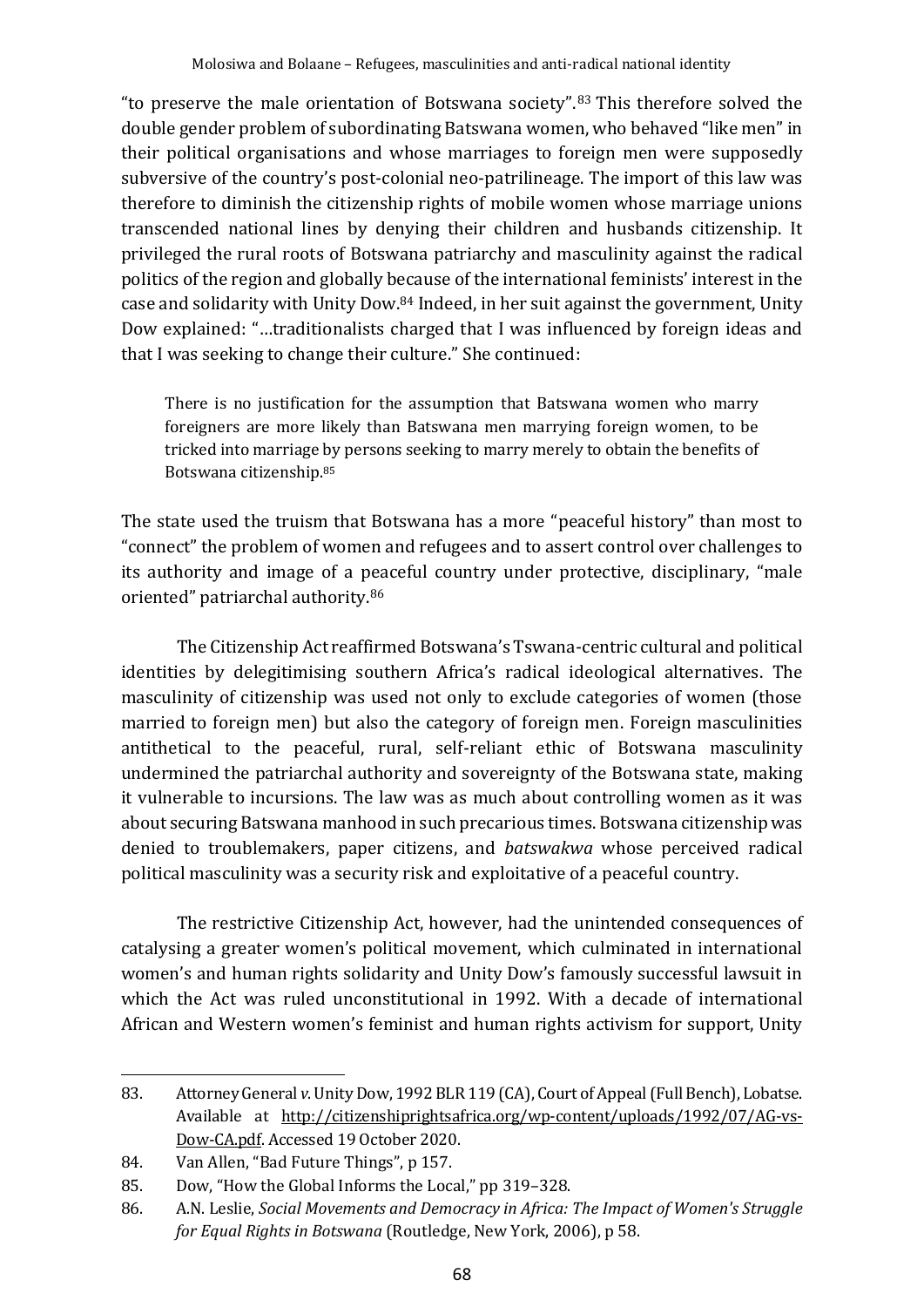Dow successfully sued the government to overturn the Citizenship Law. Judge Martin Horwitz ruled that the law discriminated against women and was therefore unconstitutional. He concluded, there was no ground for restricting Batswana women from marrying foreign men because "No evidence of any great national concern, such as security, and such like has been placed before me", to justify the Citizenship Act.<sup>87</sup> Rather, he argued, it affected national security adversely if it forced Batswana families either to split up or leave the country. "The time that women were treated as chattels or were there to obey the whims and wishes of males is long past and it would be offensive to modern thinking" if Batswana women were denied the freedom to choose to marry a non-citizen or not.<sup>88</sup> The Act undermined the sanctity of marriage because a woman would be compelled to leave Botswana with her family should her husband and non-citizen children be expelled.<sup>89</sup> Judge Horwitz therefore appealed to the long legacy of the disintegration of families and society caused by emigration (labour migration) in Botswana's history, writing: "The general intention of laws should be to uphold the morality and sanctity of marriage and family life." This Act had "the opposite effect of encouraging illegitimacy, the splitting of families and putting up obstacles in the way of building a family unit". 90

### **Conclusion**

The intersection of citizenship rights and masculinities is still under-studied in Botswana to date. Even in gender studies, scholarship has focused primarily on the hegemonic power of masculinity and its influence on sexual relations wherein men are presented as inherent perpetrators of sexual violence against women.<sup>91</sup> This grand narrative is understandable given that much of this scholarship emerged at a time when the country was struggling to cope with an epidemic of gender-based violence in tandem with staggering rates of HIV/AIDS infections. Nonetheless, bringing genderbased violence under the microscope broadens our understanding of the differentiated social contexts in which masculinities are constructed.

This article has analysed how a rural masculine citizenry was "developed" to make a peaceful country in the midst of radical politics, refugees, and southern African liberation struggles. Between independence in 1966 and the early 1990s, Botswana

<sup>87.</sup> High Court of Botswana, "In the High Court of Botswana Held at Lobatse", *Human Rights Quarterly*, 13, 4, 1991, pp 614–626.

<sup>88.</sup> High Court of Botswana, "In the High Court of Botswana", p 623.

<sup>89.</sup> S. Coldham, "In the High Court of Botswana: Unity Dow *vs* Attorney-General (Botswana)", *Journal of African Law,* 36, 1, 1992, pp 91–92.

<sup>90.</sup> High Court of Botswana, "In the High Court of Botswana", pp 622.

<sup>91.</sup> See among others, T. Modie-Moroka, "Masculinities, Gender-based Violence, HIV and AIDS in Botswana", *Pula: Botswana Journal of African Studies*, 30, 2, 2016, pp 284-297; B.N. Ngwenya, "Gender, Dress and Self-Empowerment: Women and Burial Societies in Botswana", *African Sociological Review*, 6, 2, 2002, pp 1–27; O.P.K. Nthomang and D. Ntseane, "Alcohol Abuse, Gender-based Violence and HIV/AIDS in Botswana: Establishing the Link Based on Empirical Evidence", *Journal of Social Aspects of HIV/AIDS*, 2, 1, 2005, pp 188–202.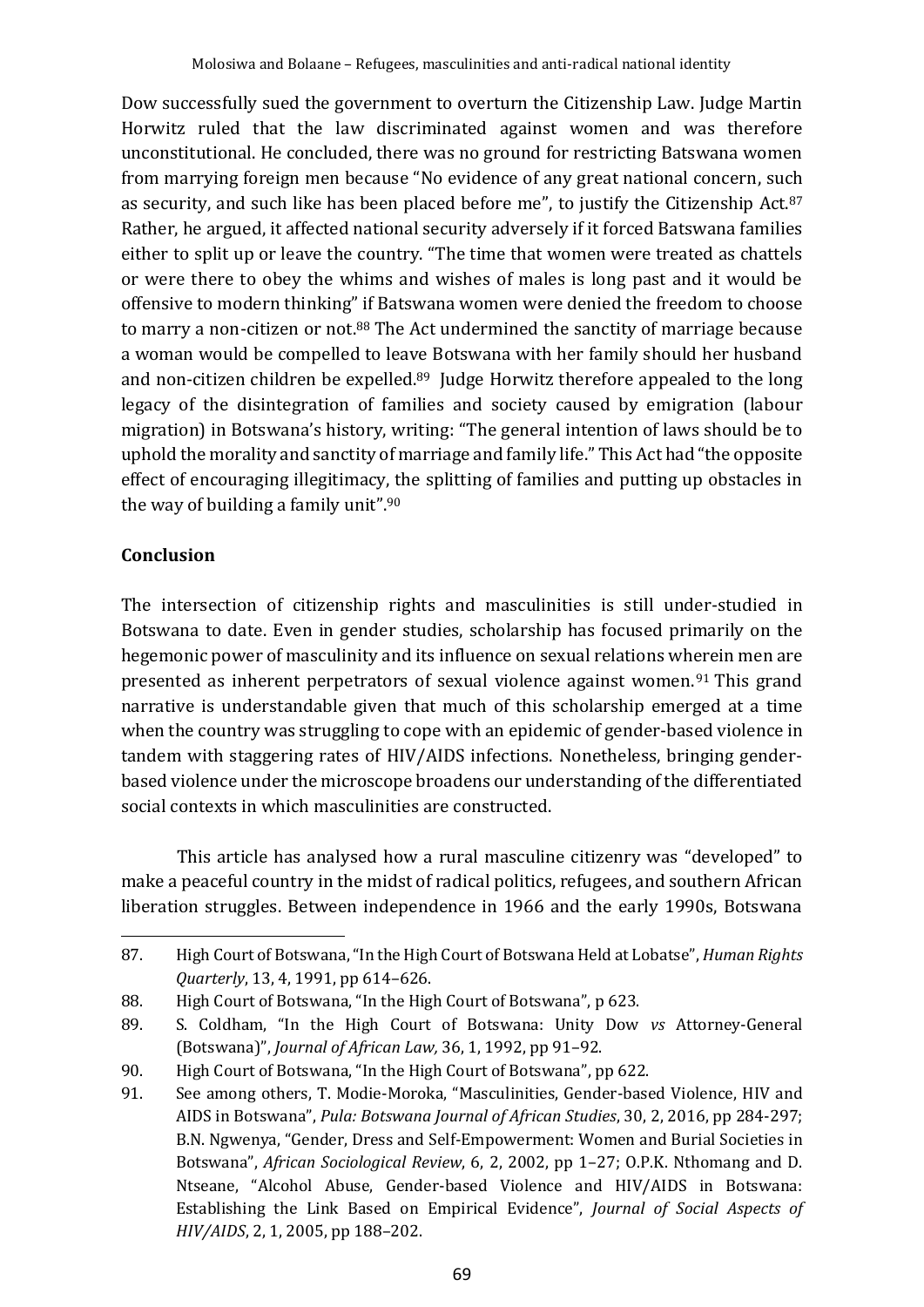drew from its cultural repertoire wherein the rural work ethic shaped gender relations to refashion its citizenship against foreign radical masculinities. The passage of the Citizenship Act in 1982 affirmed the male-oriented, patriarchal authority of Botswana society by excluding foreign masculinities and their association with the radical politics of the liberation struggle. This Act thus solved the specific gender problem of masculinity by excluding, as a category of men, refugees and their associated radical politics. Official rhetoric and public discourse warned against giving citizenship to the refugees of the liberation struggle whose radicalism would threaten the "peace and tranquillity" that reigned in a country surrounded by hostile white minority regimes. While refining citizenship against the radical masculinities of foreigners had the intended objective of buttressing patriarchal control and "safeguarding" the country's peace, it also produced unintended consequences. In particular, it precipitated the rise of a strong women's rights movement in the country as women, buoyed by Dow's victory against the Citizenship Law, launched an aggressive challenge against the hegemonic power of masculinities.

#### **REFERENCES**

- Arnold, G., *The A to Z of the Non-Aligned Movement and Third World* (Scarecrow Press, Plymouth, 2006).
- Attorney General *v.* Unity Dow 1992 BLR 119 (CA), Court of Appeal (Full Bench), Lobatse. Available at http://citizenshiprightsafrica.org/wp-content/uploads/1992/07/AGvs-Dow-CA.pdf(accessed 19 October 2020).
- Bagnall, S., *Sheila Bagnall's Letters from Botswana, 1966–1974* (Leitlho Publications, Oodi, 2001).
- Bauer, G., "Update on the Women's Movement in Botswana: Have Women Stopped Talking?", *African Studies Review*, 54, 2 (2011).
- Bauer, G., "What is Wrong with a Woman Being Chief? Women Chiefs and Symbolic Substantive Representation in Botswana", *Journal of Asian and African Studies*, 5, 2 (2016).

Bolaane, M.M.M., "Interviews, Court Statements and Speeches: Introduction", in Bolaane, M.M.M., Lederer, M.S., Molema, L.S. and C. Rapoo, C. (eds), *Botswana Women Write* (University of KwaZulu-Natal Press, Pietermaritzburg, 2019).

*Botswana Daily News*, 28 January 1977.

- Carton, B., *Blood from your Children: The Colonial Origins of Generational Conflict in South Africa* (University of Virginia Press, Charlottesville and London, 2000).
- Cheater, A.P. and Gaidzanwa, R.B., "Citizenship in Neo-patrilineal States: Gender and Mobility in Southern Africa", *Journal of Southern African Studies*, 22, 2 (1996).
- Cobbing, J., "The Mfecane as Alibi: Thoughts on Dithakong and Mbolompo", *Journal of African History*, 29, 3 (1988).
- Coldham, S., "Unity Dow *versus* Attorney-General (Botswana)", *Journal of African Law,* 36, 1 (1992).
- Dale, R., "Loosening Connection in Anglophone Southern Africa: Botswana and Rhodesian Regime, 1965–1980", *Journal of Contemporary African Studies*, 2 (1983).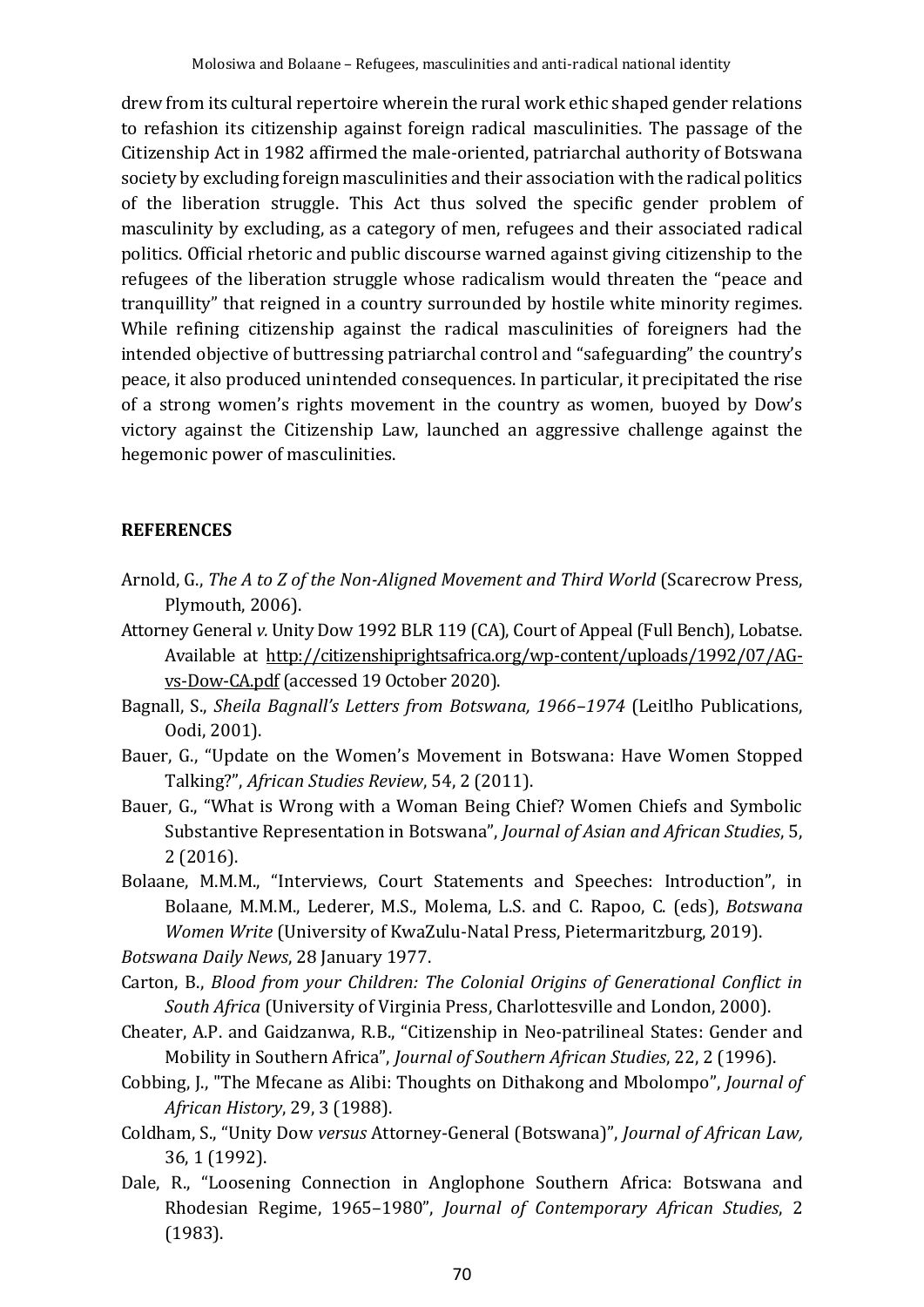- Dale, R., "Not Always so Placid a Place: Botswana under Attack", *African Affairs,* 86, 342 (1987).
- Dow, U. (ed.), *The Citizenship Case: The Attorney General of the Republic of Botswana versus Unity Dow: Court Documents, Judgments, Cases, and Materials* (Lentswe la Lesedi, Gaborone, 1995).
- Dow, U., "How the Global Informs the Local: The Botswana Citizenship Case," *Health Care Women Internationa*l, 22 (2001)
- Dutfield, M., *A Marriage of Inconvenience: The Persecution of Ruth and Seretse Khama* (U. Hyman, London, 1990).
- Evans, L., "South Africa's Bantustans and the Dynamics of 'Decolonisation': Reflections on Writing Histories the Homelands", *South African Historical Journal*, 64, 1 (2012).
- Evans, M., "The Frontline-States, South Africa and Southern African Security: Military Prospects and Perspectives", *Zambezia*, 12 (1984/5).
- Fanon, F., *The Wretched of the Earth*, Trans. C. Farrington (MacGibbon & Kee, London, 1965).
- Government of Botswana, *Citizenship Act No. 25 of 1982*, Section 5 (1).
- Hamilton, C., (ed.), *The Mfecane Aftermath: Reconstructive Debates in Southern African History* (Wits University Press, Johannesburg, 1995).
- Head, B., "Africa", in Daymond, M.J. (ed), *The Cardinals, with Meditations and Stories* (Heinemann, Oxford, 1995).
- Head, B., *When Rain Clouds Gather* (Heinemann Educational Books, London, 1978).
- Henderson, W., "Brigades, Government, Enthusiasm and Development: A Critical Review of the Martin Report", *Botswana Notes and Records*, 6 (1974).
- High Court of Botswana, "In the High Court of Botswana Held at Lobatse", *Human Rights Quarterly*, 13, 4 (1991).

https://issafrica.s3.amazonaws.com/site/uploads/SAReport\_Issue4.pdf (accessed 19 April 2021).

- Isaacman, A.F. and Isaacman, B., *Slavery and Beyond: The Making of Men and Chikunda Ethnic Identities in the Unstable World of South-central Africa, 1750–1920* (Heinemann, Portsmouth, 2004).
- Katto, J., "Landscapes of Belonging: Female Ex-combatants Remembering the Liberation Struggle in Urban Maputo", *Journal of Southern African Studies*, 40, 3 (2014).
- Keegan, T., "Gender, Degeneration and Sexual Danger: Imagining Race and Class in South Africa, ca. 1912", *Journal of Southern African Studies*, 27, 3, Special Issue for Shula Marks (2001).
- Keitseng, F., *Comrade Fish: Memories of a Motswana in the ANC Underground* (Pula Press, Gaborone, 1999).
- Khama, S., *From the Frontline: Speeches of Seretse Khama* (Hoover Institution Press, Stanford, 1980).
- *Kutlwano*, May 1970 to 1976.
- Leslie, A.N., *Social Movements and Democracy in Africa: The Impact of Women's Struggle for Equal Rights in Botswana* (Routledge, New York, 2006).
- Lindsay, L., and Miescher, S.F., *Men and Masculinities in Modern Africa* (Heinemann, London, 2003).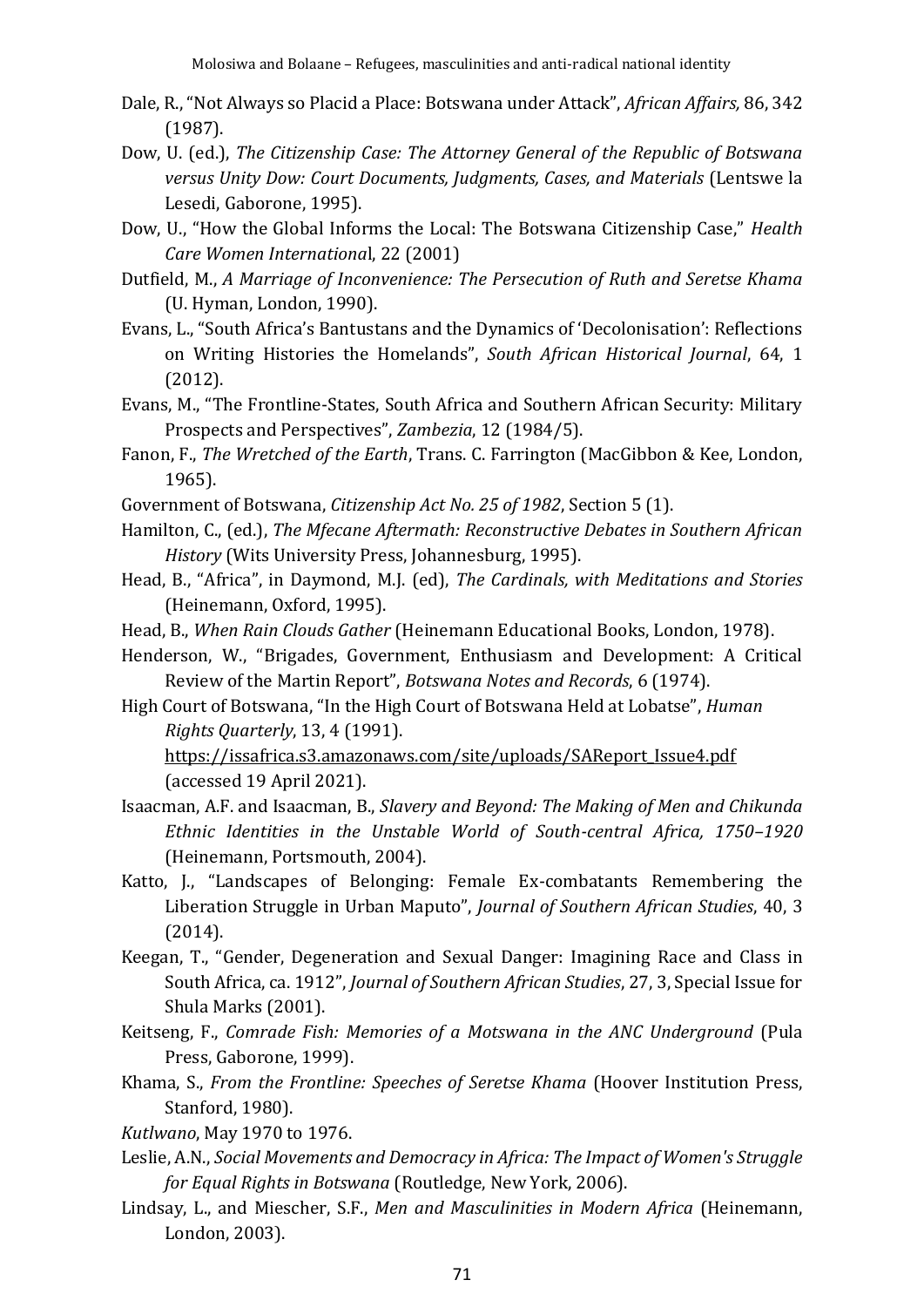- Magang, D., *The Magic of Perseverance: The Autobiography of David Magang* (Centre for Advanced Studies of African Societies, Cape Town, 2008).
- Makgala, C.J. and Fisher, M.L., "The Impact of Zimbabwean Liberation Struggle on Botswana: The Case of the Lesoma Ambush, 1978", *New Contree*, 57 (2009).
- Makgala, C.J., "The BNF and BDP's 'Fight' for the Attention of the ANC, 1912–2004: A Historical Perspective, *Botswana Notes and Records*, 38 (2006).
- Masire, Q.K.J., *Very Brave or Very Foolish? Memoirs of an African Democrat* (MacMillan, Gaborone, 2006).
- Meth, P., "Unsettling Insurgency: Reflections on Women's Insurgent Practices in South Africa", *Planning Theory & Practice*, 11, 2 (2010).
- Mgadla, P.T., "'A Good Measure of Sacrifice': Botswana and the Liberation Struggles in Southern Africa (1965–1985)", *Social Dynamics*, 34, 1 (2008).
- *Mmegi*, 11 November 2005.
- Modie-Moroka, T., "Masculinities, Gender-based Violence, HIV and AIDS in Botswana", *Pula: Botswana Journal of African Studies*, 30, 2 (2016).
- Mokopakgosi, B., "The University in Botswana and the Liberation Struggle in Southern Africa, 1973–1980", *Social Dynamics*, 34, 1 (2008).
- Molosiwa, P., "Bakgomong: The Babirwa's Transboundary Pastoralist Identity and Social Change in Late 19th Century Botswana", *New Contree*, 75 (July 2016).
- Mookodi, R., "Women's Life in Botswana", *Canadian Journal of African Studies*, 16, 2 (1972).
- Morapedi, W.G., "Acculturation and Botswana Migrant Miners in South Africa, 1930– 1980", *Afrika Zamani*, 15/16 (2007–2008).
- Morapedi, W.G., "The Dilemmas of Liberation in Southern Africa: The Case of Zimbabwean Liberation Movements and Botswana, 1960–1979", *Journal of Southern African Studies*, 38, 1 (2012).
- Morrell, R., "Of Boys and Men: Masculinity and Gender", *Southern African Studies*, 24, 4 (1998).
- Morton*,* F., *When Rustling Became an Art: Pilane's Kgatla and the Transvaal Frontier, 1820*–*1902* (David Philip, Claremont, 2009).
- Mushonga, M., "White Power, White Desire: Miscegenation in Southern Rhodesia, Zimbabwe", *African Journal of History and Culture*, 5, 1 (2013).
- Ngoshi, H.T., "Masculinities in Zimbabwean Autobiographies of Political Struggle: The Case of Edgar Tekere and Fay Chung", *Journal of Literary Studies*, 29, 3 (2013).
- Ngwenya, B.N., "Gender, Dress and Self-Empowerment: Women and Burial Societies in Botswana", *African Sociological Review*, 6, 2 (2002).
- Nhlekisana, R.O.B., "A Reflection on Setswana Proverbs in Botswana's National Psyche and Nationhood", *Botswana Notes and Records*, 48. Special Issue on Humanities at UB and Botswana's 50 Years of Independence (2016).
- Niemann, M., "Diamonds are a State's Best Friend: Botswana's Foreign Policy in Southern Africa", *Africa Today*, 40, 1 (1993).
- Nixon, R., "Border Country: Bessie Head's Frontline States," *Social Text*, 36 (1993),
- Nthomang, O.P.K. and Ntseane, D., "Alcohol Abuse, Gender-based Violence and HIV/AIDS in Botswana: Establishing the Link Based on Empirical Evidence", *Journal of Social Aspects of HIV/AIDS*, 2, 1 (2005).